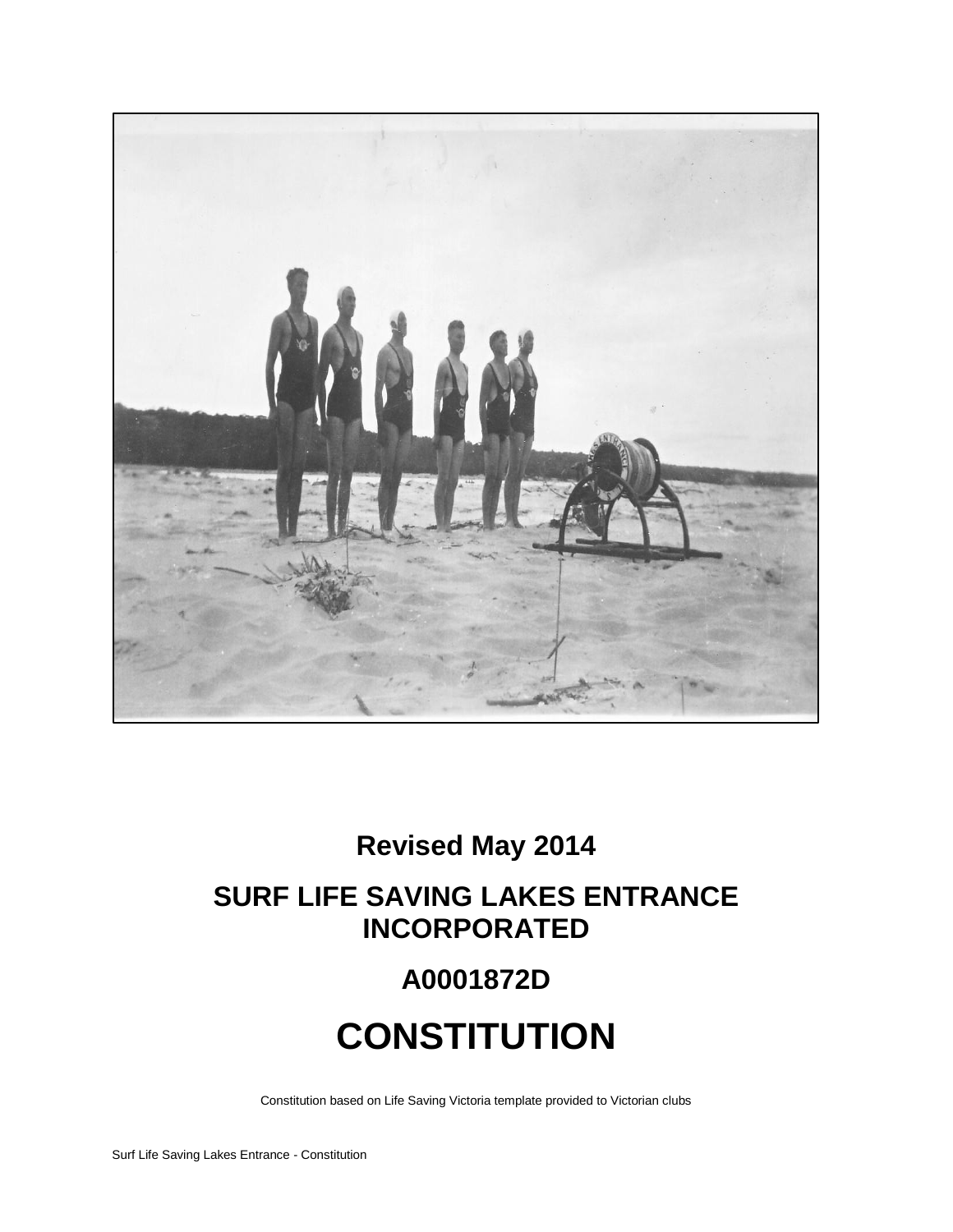

|                   | The Constitution of Surf Life Saving Lakes Entrance was ratified by a quorum of members who |        |
|-------------------|---------------------------------------------------------------------------------------------|--------|
|                   | Attended the Special General Meeting held on this  Day of                                   |        |
|                   | In the year of                                                                              |        |
| <b>President:</b> |                                                                                             | (Date) |
|                   |                                                                                             |        |
| Secretary:        |                                                                                             | (Date) |
|                   |                                                                                             |        |
| Treasurer:        |                                                                                             | (Date) |
|                   |                                                                                             |        |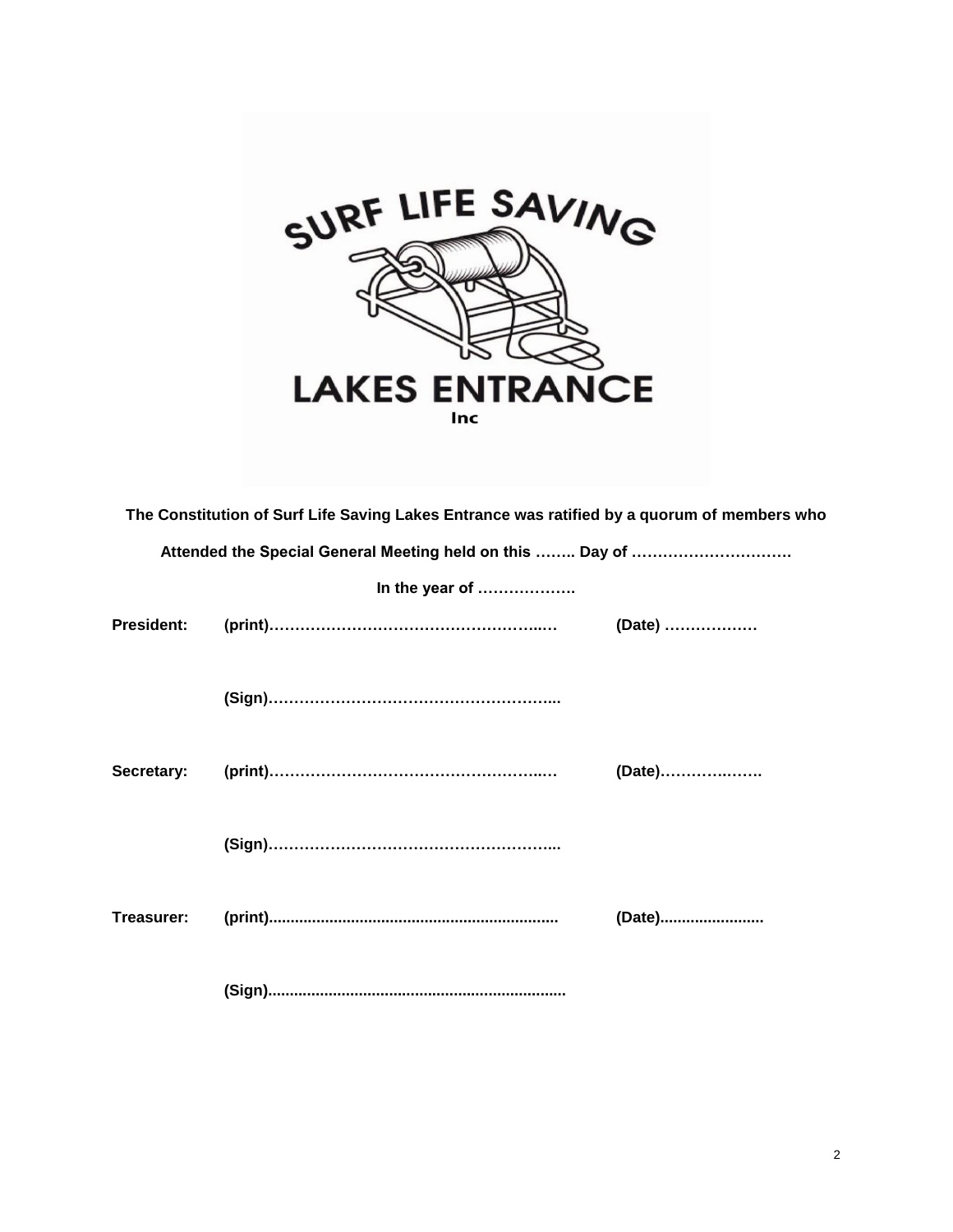## **TABLE OF CONTENTS**

| 1. |  |  |
|----|--|--|
| 2. |  |  |
| 3. |  |  |
| 4. |  |  |
| 5. |  |  |
| 6. |  |  |
| 7. |  |  |
| 8. |  |  |
| 9. |  |  |
|    |  |  |
|    |  |  |
|    |  |  |
|    |  |  |
|    |  |  |
|    |  |  |
|    |  |  |
|    |  |  |
|    |  |  |
|    |  |  |
|    |  |  |
|    |  |  |
|    |  |  |
|    |  |  |
|    |  |  |
|    |  |  |
|    |  |  |
|    |  |  |
|    |  |  |
|    |  |  |
|    |  |  |
|    |  |  |
|    |  |  |
|    |  |  |
|    |  |  |
|    |  |  |
|    |  |  |
|    |  |  |
|    |  |  |
|    |  |  |
|    |  |  |
|    |  |  |
|    |  |  |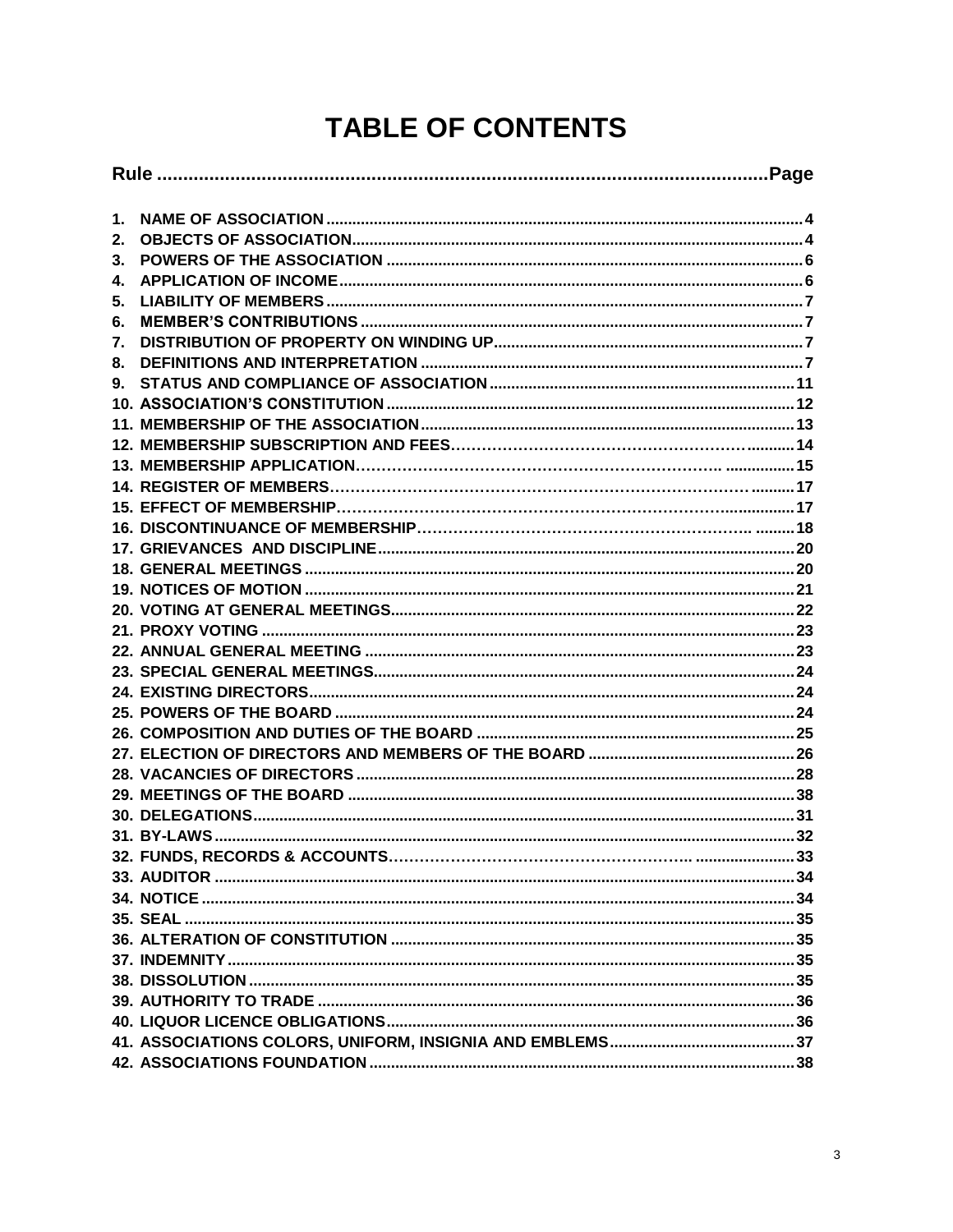## **ASSOCIATIONS INCORPORATION REFORM ACT 2012 (VIC) CONSTITUTION Of SURF LIFE SAVING LAKES ENTRANCE INCORPORATED**

**This document complies with the Associations Incorporation Reform Act 2012 (VIC), the Associations Incorporated Reform Regulations 2012 (VIC), the constitutions, model rules and Policy statements of Life Saving Victoria (LSV) and Surf Life Saving Australia (SLSA).**

## **1. 1. NAME AND LOCATION OF ASSOCIATION**

The name of the Incorporated Association is **Surf Life Saving Lakes Entrance Incorporated (SLSLE Inc.)** and will be referred in this constitution as the "**Association**". This Association shall incorporate under the Act and shall remain incorporated. The Associations official location is **426A Main Beach Walk, Lakes Entrance in the state of Victoria.**

## <span id="page-3-0"></span>**2. OBJECTS OF ASSOCIATION**

The association is a charitable community service based institution. The objects for which the association is established are to:

- **(a)** Participate as an affiliated surf lifesaving club member of Life Saving Victoria ("LSV") and Surf Life Saving Australia ("SLSA") through lifesaving, with a primary focus of the provision of patrolling activities for the preservation of human life in the aquatic environment.
- **(b)** Provide for the conduct, encouragement, promotion and administration of surf lifesaving in the Lakes Entrance beach area within the Shire of East Gippsland, Victoria.
- **(c)** Ensure the maintenance and enhancement of the association, LSV, SLSA, and lifesaving in general, including its standards, quality and reputation, for the benefit of the associations' members and the lifesaving movement.
- **(d)** At all times promote mutual trust and confidence between the association members, LSV, SLSA, other lifesaving clubs and the members in pursuit of these objects.
- **(e)** At all times act on behalf of and in the interest of the SLSLE members and surf lifesaving in general, including the promotion of health and safety amongst the associations' members.
- **(f)** Promote the economic and community service success, strength and stability of the association, LSV, SLSA and lifesaving in general.
- **(g)** Affiliate and otherwise liaise with LSV and SLSA in the pursuit of these objects and the objects of lifesaving.
- **(h)** Conduct, encourage, and promote advance and control lifesaving activities in Lakes Entrance and surround.
- **(i)** Actively participate in LSV and SLSLA sponsored research, education and development programs for improvements in methods of lifesaving and lifesaving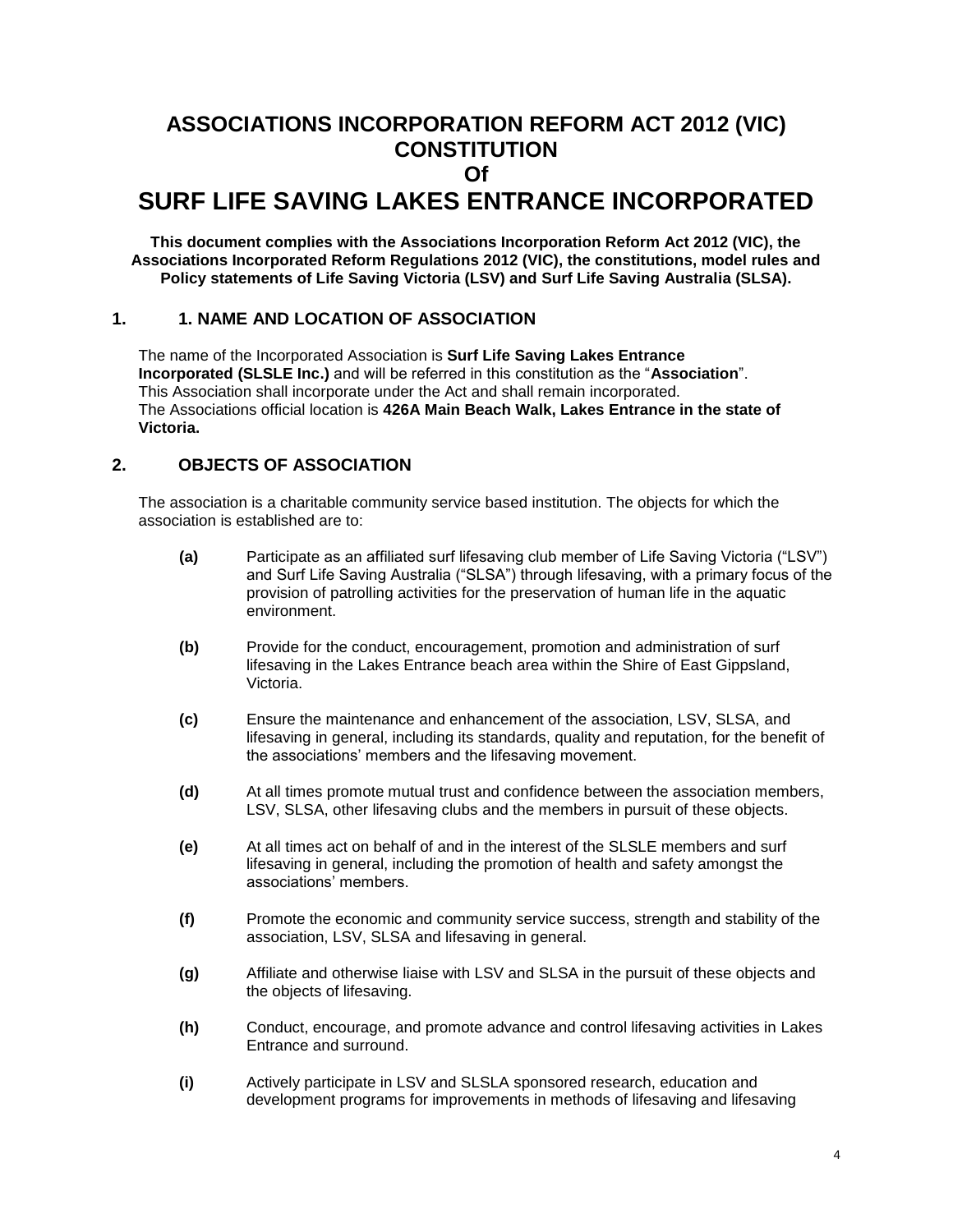equipment, including ways to improve and safeguard the use of the aquatic environment.

- **(j)** Use and protect the Intellectual property of the association, Life Saving Victoria and Surf Life Saving Australia.
- **(k)** Promote the involvement and influence of lifesaving standards, techniques, awards and education with bodies involved in surf lifesaving.
- **(l)** Strive for local, state and federal governmental, commercial and public recognition of the association as the authority on aquatic safety and management within the Lakes Entrance area.
- **(m)** Promulgate, and secure uniformity in, such rules as may be necessary for the management and control of lifesaving and related activities.
- **(n)** further develop lifesaving into an organised institution and with these objects in view, to foster, regulate, organise and manage assessments, competitions, displays and other activities including the issuing of badges, medallions and certificates and award trophies to successful association members.
- **(o)** Review and/or determine any matters relating to lifesaving which may arise, or be referred to it, by any member.
- **(p)** Pursue through it or other such commercial arrangements, including sponsorship and marketing opportunities as are appropriate to further the interests of lifesaving within the Lakes Entrance area.
- **(q)** adopt and implement appropriate LSV and SLSLA policies including, sexual harassment, equal opportunity, equity, drugs in sport, health, safety, junior and senior programs, infectious diseases and such other matters as arise from time to time as issues to be addressed in lifesaving.
- **(r)** Represent the interests of its members and of lifesaving generally in any appropriate forum in Lakes Entrance.
- **(s)** Have regard to the public interest and safety in its operations.
- **(t)** Ensure that environmental considerations are taken into account in all lifesaving and related activities conducted by the association. This includes where appropriate, liaising with local and state government environmental departments / officers.
- **(u)** Encourage members to realise their potential and athletic abilities by extending to them the opportunity of education and participation in lifesaving competition and to award trophies and rewards to successful competitors.
- **(v)** Encourage and promote the non-use / banning of performance enhancing drugs in all lifesaving activities including competitions.
- **(w)** Establish, grant and support awards to members and others, in honourable public recognition of hard and meritorious rescues from the sea, deeds of exceptional bravery from time to time, performed in the course of lifesaving and other distinguished services and acts.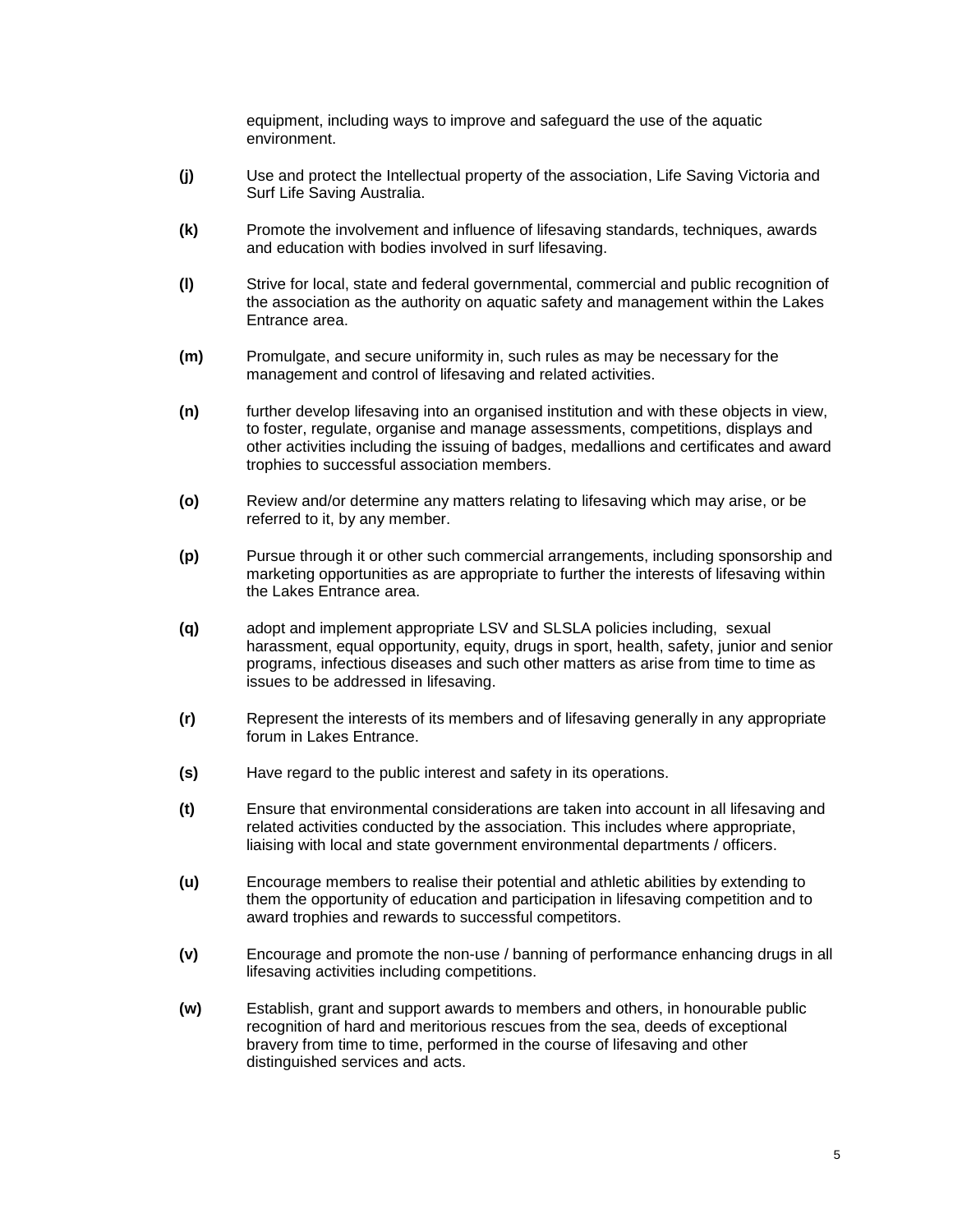- **(x)** To construct, improve, maintain, develop, work, manage, carry out, alter or control any houses, buildings, grounds works or conveniences which may seem calculated directly or indirectly to advance the associations interests.
- **(y)** Promote uniformity of laws for the control and regulation of the aquatic environment in Lakes Entrance and surround and to assist authorities in enforcing these laws.
- **(z)** To purchase, take on lease or in exchange, hire or otherwise acquire any lands, buildings, easements, or property real and personal. This includes any rights or privileges which may be requisite for the purpose of, or capable of being conveniently used in connection with, any of the objects of the association.

## <span id="page-5-0"></span>**3. POWERS OF THE ASSOCIATION**

Solely for furthering the objects, the association has, in addition to the powers and functions under the Act, the legal capacity and powers of an incorporated company as set out under the *Associations Incorporations Reform Act 2012* **and the** *Taxation Act.*

## <span id="page-5-1"></span>**4. APPLICATION OF INCOME**

- **(a)** The income and property of the association shall be applied solely towards the promotion of the objects.
- **(b)** Except as prescribed in this constitution:
	- **i.** no portion of the income or property of the association shall be paid or transferred, directly or indirectly by way of dividend, bonus or otherwise to any member; and
	- **ii.** No remuneration or other benefit in money or money's worth shall be paid or given by the association to any member who holds any office of the association.
- **(c)** Nothing contained in **rules 4.1 or 4.2** shall prevent payment in good faith of or to any member for:
	- **i.** Any lifesaving / administrative services actually rendered to the association whether as an employee or otherwise.
	- **ii.** Goods supplied to the association in the ordinary and usual course of operation.
	- **iii.** Interest on money borrowed from any member.
	- **iv.** Rent for premises demised or let by any member to the association.
	- **v.** Any out-of-pocket expenses incurred by the member on behalf of the association.

Provided that, any such payment shall not exceed the amount ordinarily payable between ordinary commercial parties dealing at arm's length in a similar transaction.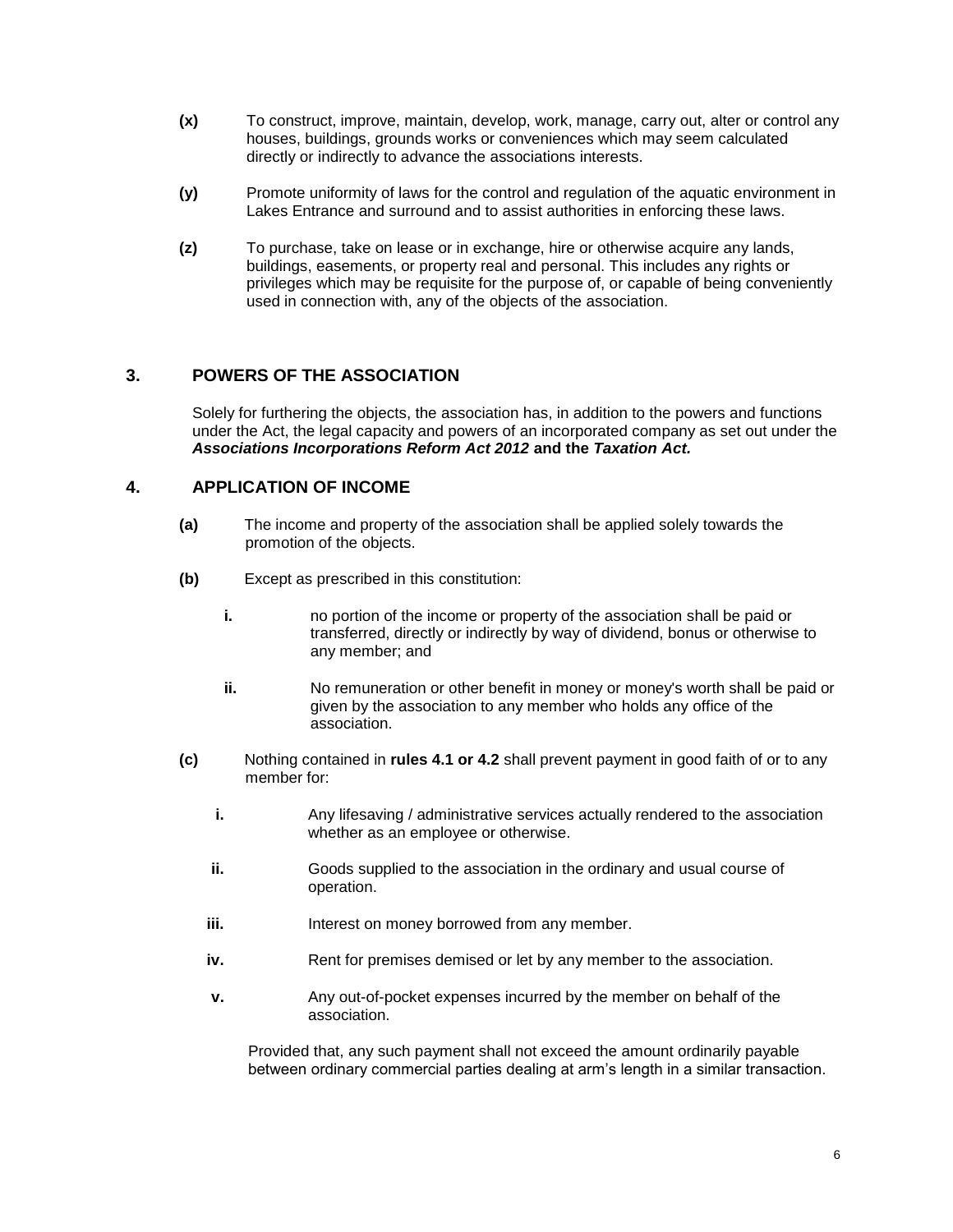## <span id="page-6-0"></span>**5. LIABILITY OF MEMBERS**

The liability of the members of the association is limited.

## <span id="page-6-1"></span>**6. MEMBER'S CONTRIBUTIONS**

**(a)** Every member of the association undertakes to contribute to the assets of the association in the event of it being wound up while the member, or within one year after ceasing to be a member for payment of the debts and liabilities of the association contracted before the time at which it ceases to be a member and the costs, charges and expenses of winding up the association, such an amount not exceeding one dollar (\$1.00).

**(b)** Every member is only entitled to participate in activities sanctioned by the association, LSV, SLSLA and use the equipment owned by the association whilst they maintain membership currency through the payment of an annual membership fee.

## <span id="page-6-2"></span>**7. DISTRIBUTION OF PROPERTY ON WINDING UP**

**(a)** If upon winding up or dissolution of the association there remains after satisfaction of all its debts and liabilities any assets or property, the same shall not be paid to or distributed amongst the members but shall be given or transferred to some registered or exempt charity, having objects similar to the objects and which prohibits the distribution of its or their income and property among its or their members to an extent at least as great as is imposed on the association by this constitution.

**(b)** Assets belonging to the association that are used solely and specifically for the application of surf lifesaving, shall be given and transferred to Life Saving Victoria for distribution to other affiliated clubs as they see fit. Such registered or exempt charity will be determined by the members at or before the time of dissolution, and in default thereof by such judge of the Supreme Court of Victoria or other Court as may have or acquire jurisdiction in the matter.

## <span id="page-6-3"></span>**8. DEFINITIONS AND INTERPRETATION**

#### **8.1 Definitions**

In this Constitution unless the contrary intention appears:

#### **"Act"** means the *Associations Incorporation Reform Act 2012* **(Vic).**

**"Annual General Meeting"** means an annual meeting of the directors, the board and the association's members convened in accordance with **rule 22**. In this constitution it will be referred to as an **AGM**.

**"Association"** means **SURF LIFE SAVING LAKES ENTRANCE INCORPORATED**. The associations initials are **SLSLE Inc.**

**"Board"** means the elected committee members and board managing the association including its' directors, **rule 26.1 (a) & (b),** and collectively form a general "committee" of management.

In the Act the term "board" is commonly referred to in documents on governance.

**"By Laws"** means any **By-Laws** developed by the Board under **rule 31** and maintained as additional **By-Law** documents.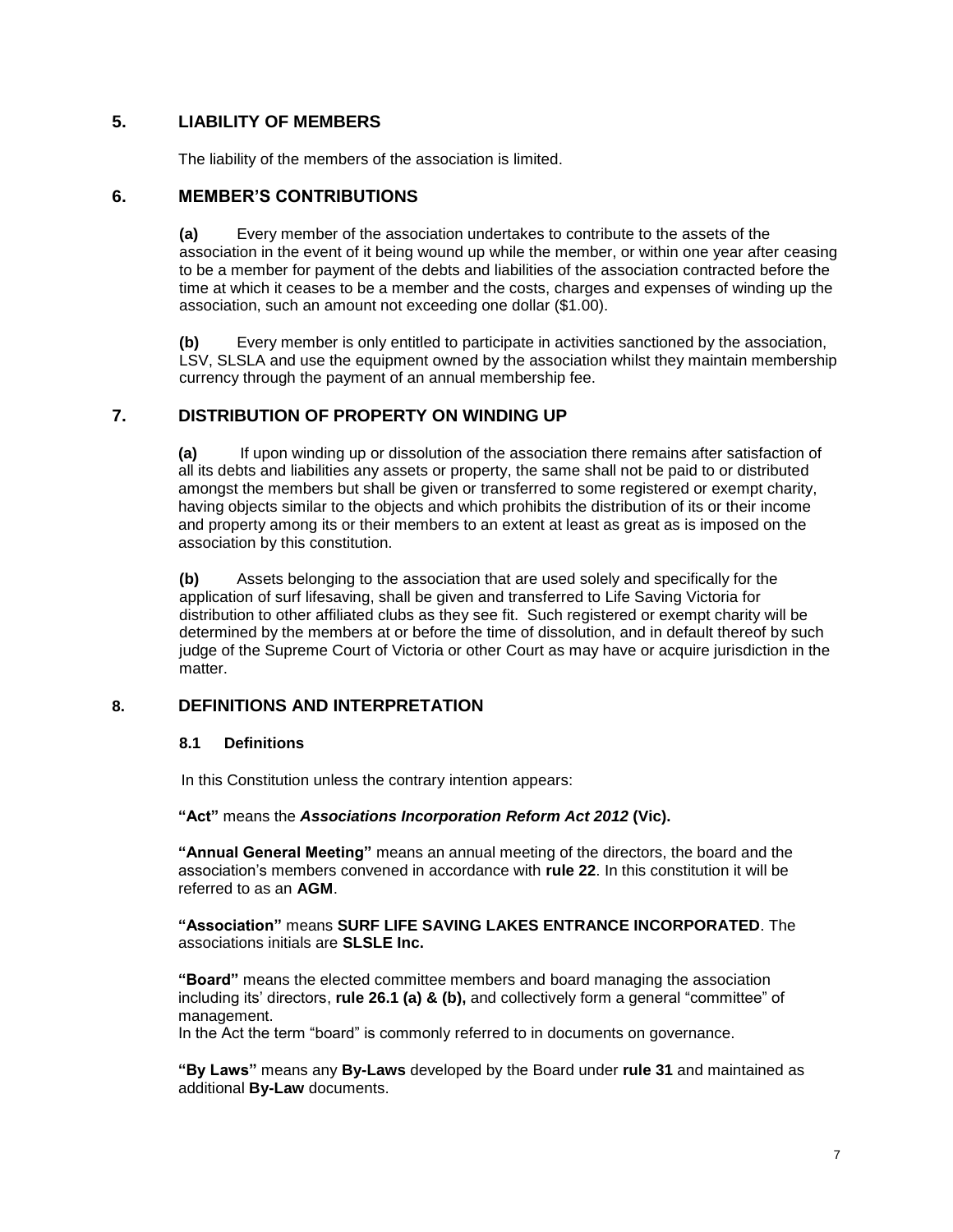**"Committee"** in general means the governing body of the association, elected annually by association members at the Annual General Meeting.

The general committee shall include:

The Directors (executive), Male and Female Junior, Club Captain, Delegate, Registrar, Gear Steward, Board & Ski Captain, IRB Captain, 4WD, Captain, Radio Officer, First Aid Officer, Coaching & Training Officer, OH&S and Technology Officer, Competition Manager, Youth Coordinator/s, Nipper Coordinator/s, Members Delegate X2 (male and female), Publicity Officer, Bar Manager, Function Coordinator, Cultural Liaison Officer s.

**"Constitution"** means this the constitution of the this association as amended from time to time, in accordance with **rule 36**.

**"Delegate"** means the person appointed from time to time to act for and on behalf of the association and to attend, debate and where required vote as directed by the board at meetings of LSV.

**"Director" (of the board)** means the members who collectively, form an executive committee of the association.

The executive committee includes the President, Secretary, Treasurer, Club Captain, Chief Instructor, Boat Captain, Emergency Services Officer and their elected deputies where applicable*.*

In addition a director includes all life members of the association under **rule 11.3(d).**

**"Financial Year"** The financial year of the association is each period of 12 months and not exceeding 18 months ending the  $31<sup>st</sup>$  of March

**"Foundation"** means the foundation trust fund administered by the association under **rule 42**, formally known as the **SLSLE FOUNDATION PTY.LTD.**

**"General Meeting"** means a general all / any meeting/s of the associations' board, directors and members, and includes a special general meeting or annual general meeting.

"**He, him, his"** means a reference to any member of the association regardless of age, race, gender or cultural group. The reference is used for ease of description only.

**"Individual Member"** means a registered member of the association and can only include junior *("Nipper")* members, cadet members, active members, reserve active members, long service members, award members, associated members, honorary members, social members, life members, and life governors of the association.

**"Intellectual Property"** means all rights subsisting in copyright, business names, names, trademarks (or signs), logos, designs, equipment, images (including photographs, television, videos or films) or service marks (whether registered or registrable) relating to the association or any championship, competition, series or event or lifesaving activity of or conducted, promoted or administered by the association.

**"Life Member"** means an individual appointed as a Life Member of the association under **rule 11.3(b)**.

**"Life Saving Club"** means a lifesaving club which is a member of or otherwise affiliated with LSV or SLSA.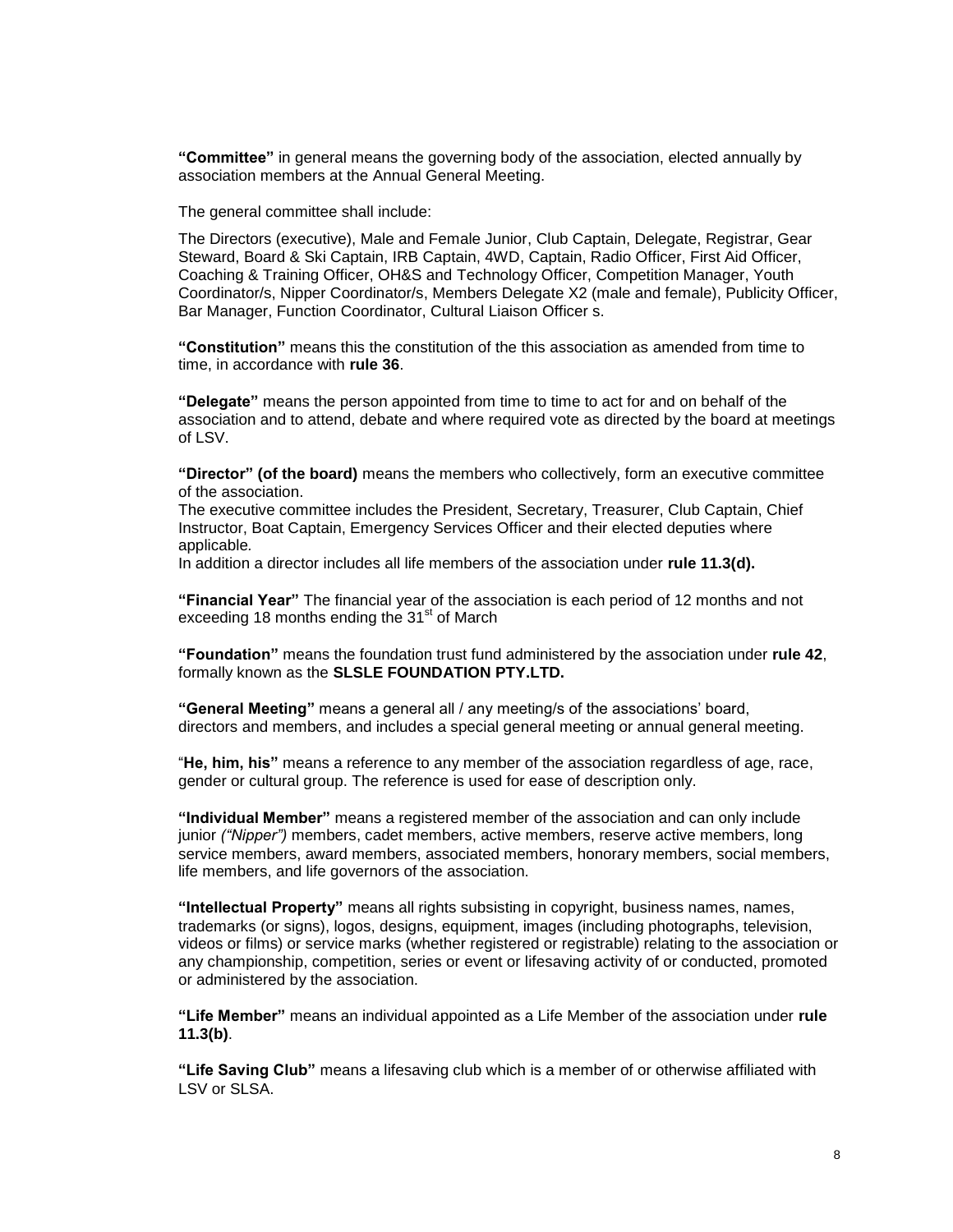**"LSV"** means Life Saving Victoria, the body recognised by SLSLA as responsible for administering lifesaving services in Victoria.

**"Member"** means any person recognized as a member of the association by the board in accordance with **rule 11.2**

**"Objects**" means the objects of the association under **rule 2**.

**"Patron"** a person or persons who may or may not be a member of the association that has provided loyalty and commitment for the betterment of the association in an effort to achieve our objectives **rule 11.5**

**"President"** means the elected president for the time being of the association, appointed in accordance with **rule 27.(d).**

**"Register"** means the register of the association's members kept in accordance with **rule 14,** and the Act.

**"Relevant Documents"** means the records and other documents however recorded, compiled or stored that relate to the association and the management of the association and This includes and is not limited to membership records, financial statements, financial records, records relating to transactions, dealings of business or property of the association.

**"Remuneration"** means any fees or monies provided to a member or group of members by the association as assistance for participation in surf lifesaving activities as recognized by LSV and SLSA. Remuneration does not imply a taxable income.

**"Rules"** means number that appears in the left hand column of this document and are referred to as rules of the association.

**"Seal"** means the common seal of the association and includes any official seal of the association.

**"SLSLA"** means Surf Life Saving Australia Limited.

**"Special General Meeting"** means an additional meeting with a specific purpose and agenda, convened by the director/s and / or the board and /or the members in accordance with **rule 23**.

**"Special Resolution"** means a resolution passed in accordance with the Act and under the rules set out within this constitution.

**"State"** means and includes a State or Territory of Australia.

**"Subscriptions"** means the annual fees or part thereof payable by each category of member as determined by the board in accordance with **rule 12.**

#### **8.2 Interpretation**

In this Constitution:

**(a)** a reference to a function includes a reference to a power, authority and duty.

**(b)** a reference to the exercise of a function includes, where the function is a power, authority or duty, a reference to the exercise of the power or authority of the performance of the duty.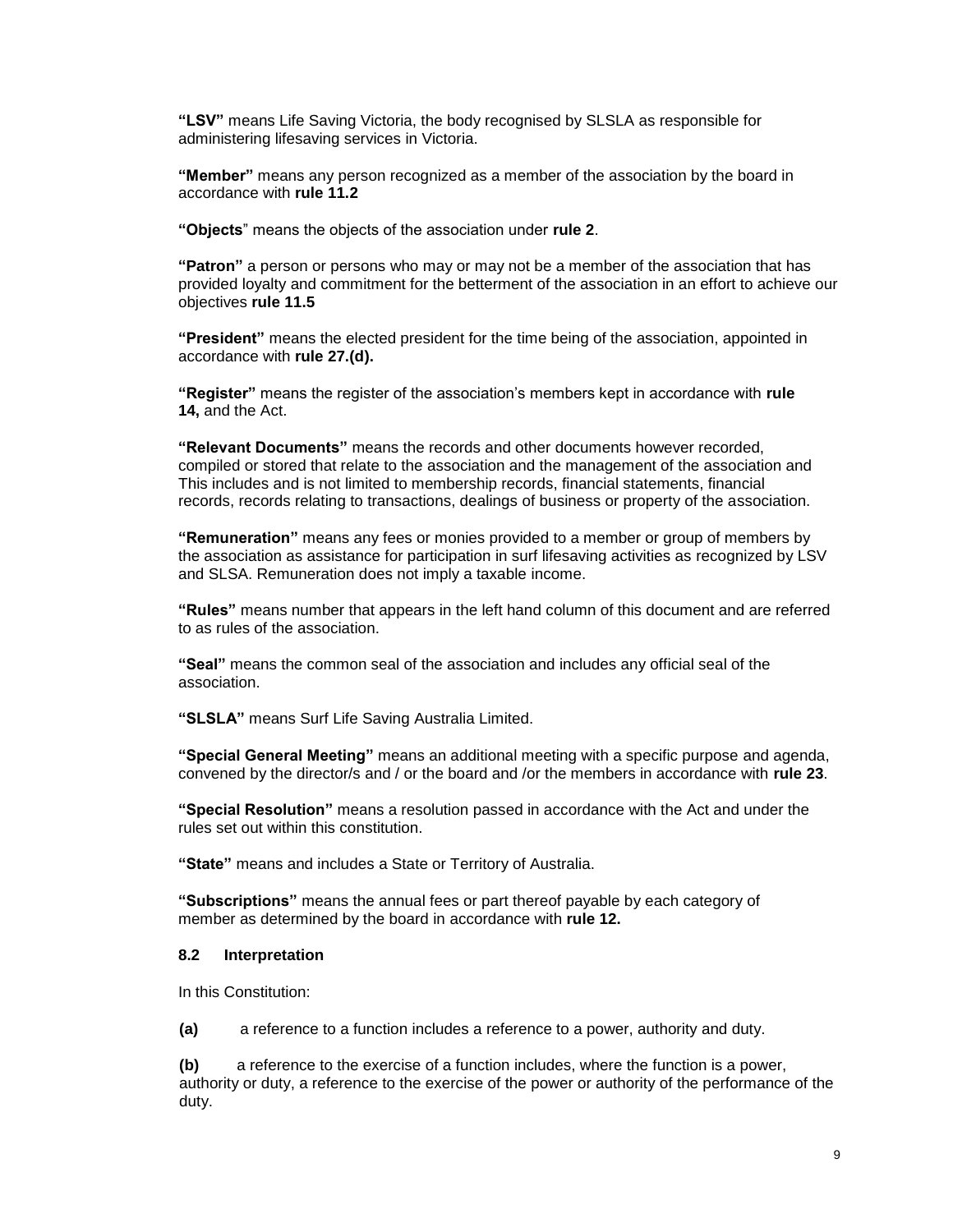- **(c)** words importing the singular include the plural and vice versa.
- **(d)** words importing any gender include all genders.
- **(e)** references to persons include corporations and bodies politic.

**(f)** references to a person include the legal personal representatives, successors and permitted assigns of that person.

**(g)** a reference to a statute, ordinance, code or other law includes regulations and other statutory instruments under it and consolidations, amendments, re-enactments or replacements of any of them (whether of the same or any legislative authority having jurisdiction); and

**(h)** a reference to "writing" shall unless the contrary intention appears, be construed as including references to printing, lithography and other modes of representing or reproducing words in a visible form, including messages sent by electronic mail with the exception of texts, and social media communication sites such as 'Facebook 'twitter' 'instagram' or the such like.

**(i)** a reference to a rule, regulation, schedule or annexure is to a rule, regulation or annexure of, or made under this constitution.

**(j)** except where the contrary intention appears, in this constitution, an expression that deals with a matter under the Act has the same meaning as that previous provision of the Act.

## **8.3 Severance**

If any provision of this constitution or any phrase contained in it is invalid or unenforceable, the phrase or provision is to be read down if possible, so as to be valid and enforceable, and otherwise shall be severed to the extent of the invalidity or unenforceability, without affecting the remaining provisions of this constitution.

## **8.4 Expressions in the Act**

Except where the contrary intention appears, in this constitution, an expression that deals with a matter under the Act has the same meaning as that provision of the Act.

## **8.5 Sole Purpose**

The Association is established solely for the objects.

## **8.6 Model Rules**

The model rules under the Act are expressly displaced by this constitution.

## **8.7 Enforceability**

If any provision of the constitution or any phrase contained in it is invalid or unenforceable in any jurisdiction, the phrase or provision shall be read down for the purpose of that jurisdiction, if possible so as to be valid and enforceable. If it cannot be so read down the provision severed to the extent of the invalidity or unenforceability. The remaining provisions of this constitution and its validity of enforceability shall not be effected by the severance in any other jurisdiction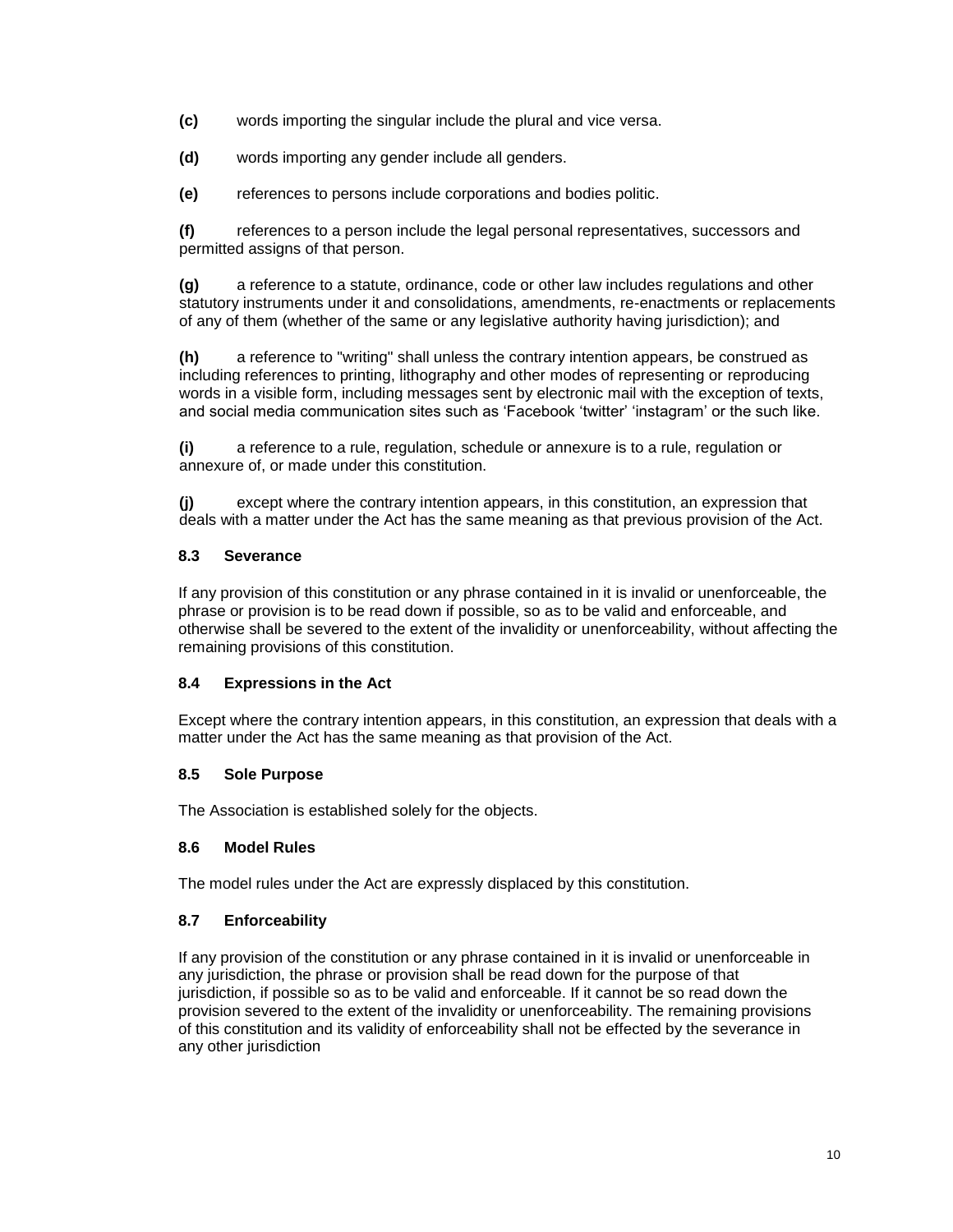## <span id="page-10-0"></span>**9. STATUS AND COMPLIANCE OF ASSOCIATION**

## **9.1 Recognition of Association**

Subject to compliance with this constitution, the LSV constitution, and SLSA constitution, the association shall continue to be recognised as a member of LSV and shall administer lifesaving activities in **Lakes Entrance** and surrounds in accordance with the objects.

## **9.2 Compliance of Association**

The Members acknowledge and agree the association shall:

**(a)** be or remain incorporated in Victoria.

**(b)** appoint a delegate annually to represent the association at general meetings of LSV.

**(c)** nominate such other persons as may be required to be appointed to LSV committees from time to time under this constitution or the LSV constitution or otherwise.

**(d)** forward to LSV a copy of its constituent documents and details of its directors on an annual basis.

**(e)** adopt the objects of LSV (in whole or in part as are applicable to the association) and adopt rules which reflect, and which are, to the extent permitted or required by the Act, generally in conformity with the LSV constitution.

- **(f)** apply its property and capacity solely in pursuit of the objects and lifesaving.
- **(g)** do all that is reasonably necessary to enable the objects to be achieved.

**(h)** act in good faith and loyalty to ensure the maintenance and enhancement of lifesaving, its standards, quality and reputation for benefit of the members and lifesaving.

- **(i)** at all times act on behalf of and in the interests of the members and lifesaving; and
- **(j)** by, adopting the objects of LSV, abide by the LSV constitution.

## **9.3 Operation of Constitution**

The association and the members acknowledge and agree:

**(a)** that they are bound by this constitution and that this constitution, operates to create uniformity in the way in which the objects and lifesaving are to be conducted, promoted, encouraged, advanced and administered throughout **Lakes Entrance** and surrounds**.**

**(b)** to ensure the maintenance and enhancement of lifesaving, its standards, quality and reputation for the benefit of the members and lifesaving.

**(c)** not to do or permit to be done any act or thing which might adversely affect or derogate from the standards, quality and reputation of lifesaving and its maintenance and enhancement.

**(d)** to promote the economic and community services success, strength and stability of each other and to act interdependently with each other in pursuit of their respective objects.

**(e)** to act in the interests of lifesaving and the members.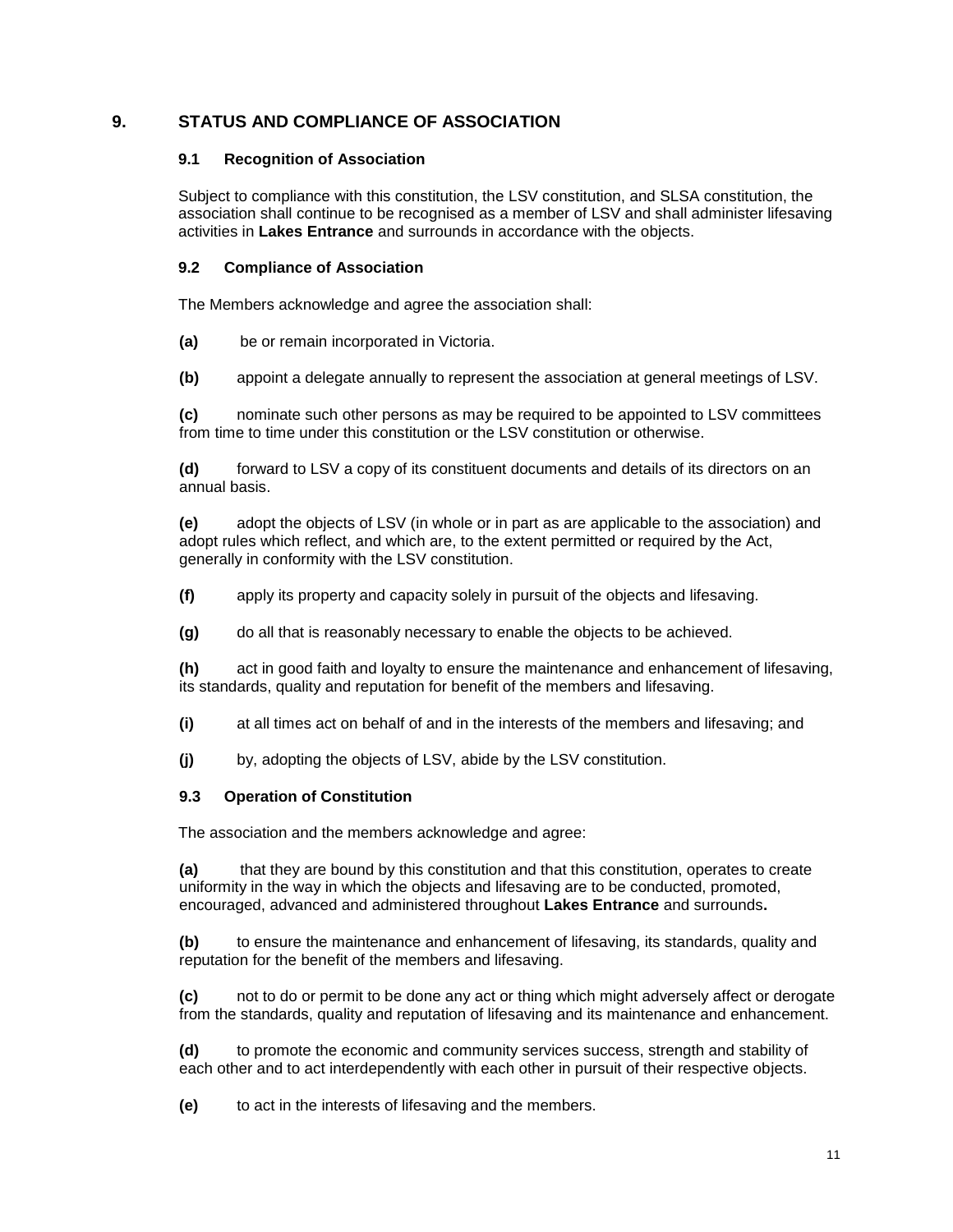- **(f)** where the association considers or is advised that a member has allegedly:
	- **(i)** breached, failed, refused or neglected to comply with a provision of this constitution, the **By-Laws**, or any resolution or determination of the association; or
	- **(ii)** acted in a manner prejudicial to the objects and interests of the association and/or lifesaving; or
	- **(iii)** brought the association, any Life Saving Club or lifesaving into disrepute;

the association may after allowing the member a reasonable opportunity to explain, adjudicate and if necessary penalise the member with such penalty as it thinks appropriate in line with the procedures set out in **rule 17** and the associated **By-Laws**.

## <span id="page-11-0"></span>**10. ASSOCIATION'S CONSTITUTION**

## **10.1 Constitution of the Association**

The constitution will clearly reflect the objects of the association, LSV, SLSLA and shall generally conform with the LSV constitution, subject to any requirements in the Act, and at least to the extent of:

- **(a)** the objects of LSV.
- **(b)** the structure and membership categories of LSV.

**(c)** recognising SLSA as the national peak body for lifesaving in Australia, in accordance with the SLSA constitution.

**(d)** recognising LSV as the peak body for lifesaving in Victoria.

**(e)** recognising LSV and / or SLSA as the final arbiter on matters pertaining to lifesaving in Australia, including disciplinary proceedings.

- **(f)** such other matters as are required to give full effect to the LSV constitution.
- **(g)** and with such incidental variations as are necessary having regard to the Act.

## **10.2 Operation of the LSV Constitution**

**(a)** The association will take all steps to ensure its constitution is in conformity with the LSV constitution at least to the extent set out in **rule 10.1** and in respect of those matters set out in **rule 10.1** shall ensure this constitution is amended in conformity with future amendments made to the LSV constitution, subject to any prohibition or inconsistency in the Act.

**(b)** The association shall provide to LSV a copy of its constitution and all amendments to this document. The association acknowledges and agrees that LSV has the power to veto any provision in its constitution which, in LSV's opinion is contrary to the objects of LSV and / or the Act.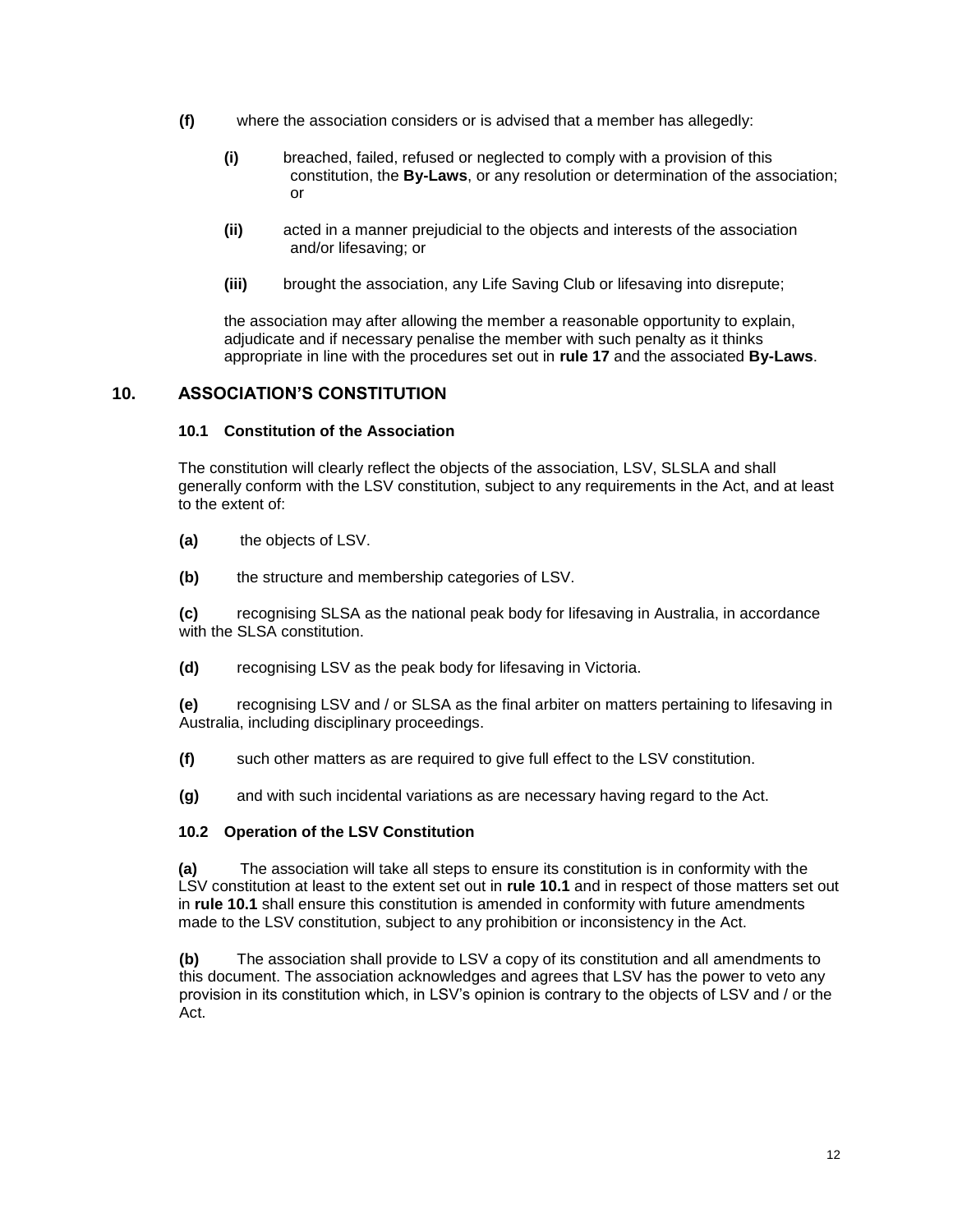## **11. MEMBERSHIP OF THE ASSOCIATION**

## **11.1 Minimum Number of Members**

The association must have at least eight (**8**) members.

## **11.2 Categories of Members and Voting Rights**

The Members of the association shall consist of:

**(a) Life Members:** who are elected under this constitution **rule 11.3(b)**, shall have the right to be present, debate and to vote at all meetings conducted by the association.

**(b) Life Governors:** who are elected under this constitution **rule 11.3(b)**, shall have the right to be present, debate and to vote at all meetings conducted by the association.

**(c) Patrons:** who are appointed under this constitution have the right to be present at general meetings and the AGM however they have no right to vote unless they hold a board position.

**(d) Active Members:** over 15 years of age from October 1st, who have qualified for the Bronze Medallion of SLSLA, shall have the right to be present, debate and to vote at all meetings conducted by the association.

**(e) Cadet Members:** between the ages of 13 (from October 1<sup>st</sup>) and 15 years, who have qualified for the Surf Resuscitation Certificate of SLSLA, shall have the right to be present and debate at the general meetings or AGM, however they have no right to vote at general meetings or the AGM.

**(f) Active Reserve Members:** over 15 years of age who are unable to continue to carry out rostered beach patrol duties and have;

- **(i)** maintained a minimum of 8 continuous membership years as an active member or,
- **(ii)** through long term illness, place of residence or other reason/s satisfactory to the committee.

Active Reserve Members shall have the right to be present, debate and to vote at all meetings conducted by the association...

**(g) Junior Members (Nipper):** between the ages of 7 (from October 1<sup>st</sup>) and 13 years shall have the right to be present but no right to debate or vote at the associations' general meetings or the AGM.

**(h) Associate Members:** over 15 years of age (from October 1st) shall have a right to be present and debate at general meetings and the AGM. Associate members shall have the right to vote at the AGM however, they have no right to vote at a general meeting.

Associate members are eligible for election as board members however, they cannot nominate and/or stand in the following positions:

Club Captain/s, Vice Club Captain/s, Chief Instructor, Boat Captain, Gear Steward, Board & Ski Captain, IRB Captain, and Coaching & Training Officer.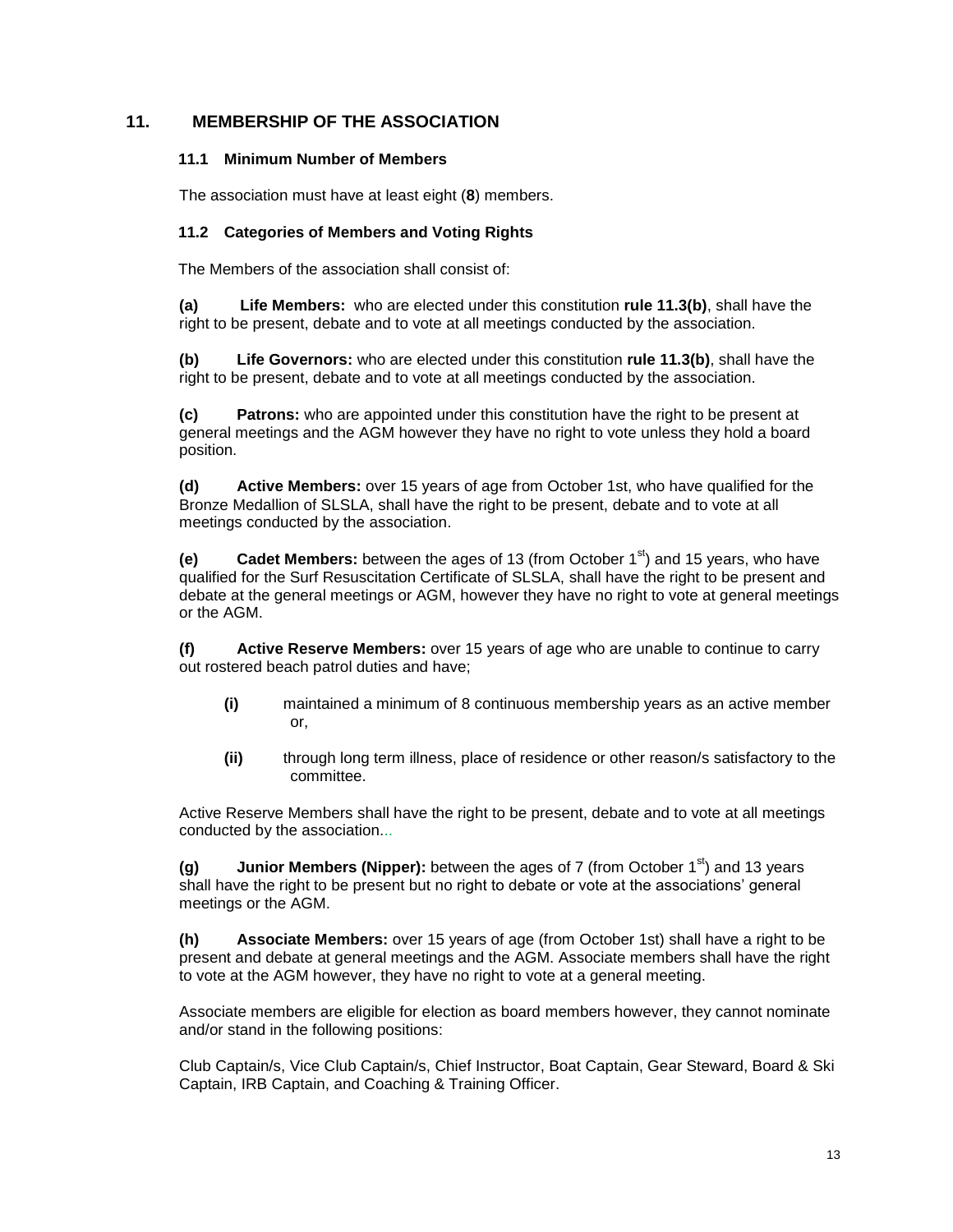**(i) Honorary Membership:** is granted by the associations' directors and board to any person over 18 years of age who in the boards' view, will provide a specific and specialist service to the benefit of the association's members.

For example, medical officer, auditor, solicitor, building architect.

Honorary members shall have the right to be present and debate at general meetings and the AGM. Honorary members have no right to vote at the general meetings or AGM.

## **11.3 Life Members**

**(a)** The board may recommend to the AGM that Life Membership or Honorary Life Membership be given to any association member who has

- **(i)** Delivered a minimum of 10 years distinguished service to the association and lifesaving and/or,
- **(ii)** Rendered special service to the association and/or,
- **(iii)** Become incapacitated in the course of his life saving duties.

**(b)** A **Special Resolution** to confer life membership on the recommendation of the board must be passed by a majority of not less than 75% of the members voting at an Annual General Meeting of the association.

**(c)** All life members of the association shall be exempt from all subscriptions, his name shall be listed in every annual report of the association and the association shall pay his dues such as capitation, levied in respect of him.

**(d)** All life members shall have, at their request, automatic inclusion as a director of the board and will have the right to attend any / all meetings conducted by the association. Attendance shall be at the sole discretion of the life member.

## **11.4 Life Governorship**

**(a)** A Life Member or Honorary Life Member who has held this title for five (5) years, has rendered exceptional service to the association and lifesaving in general, may be nominated for Life Governorship of the association provided that the same election procedure is adopted as for election to life membership. **rule 11.3(b)**

**(b)** The total number of Life Governors shall not exceed twenty-five per cent of the total number of life members.

## **11.5 Patrons**

The board may recommend to the AGM that a Patron or Patrons be nominated provided that the same election procedure is adopted as for the election to life membership or life governorship **rule 11.3(b)**

Patrons of the association are to be reviewed at each AGM.

## **12. MEMBERSHIP SUBSCRIPTION AND FEES**

**(a)** The directors of the board reserve the right to set a minimum and / maximum number of financial members for the association or, within a particular program operated by the association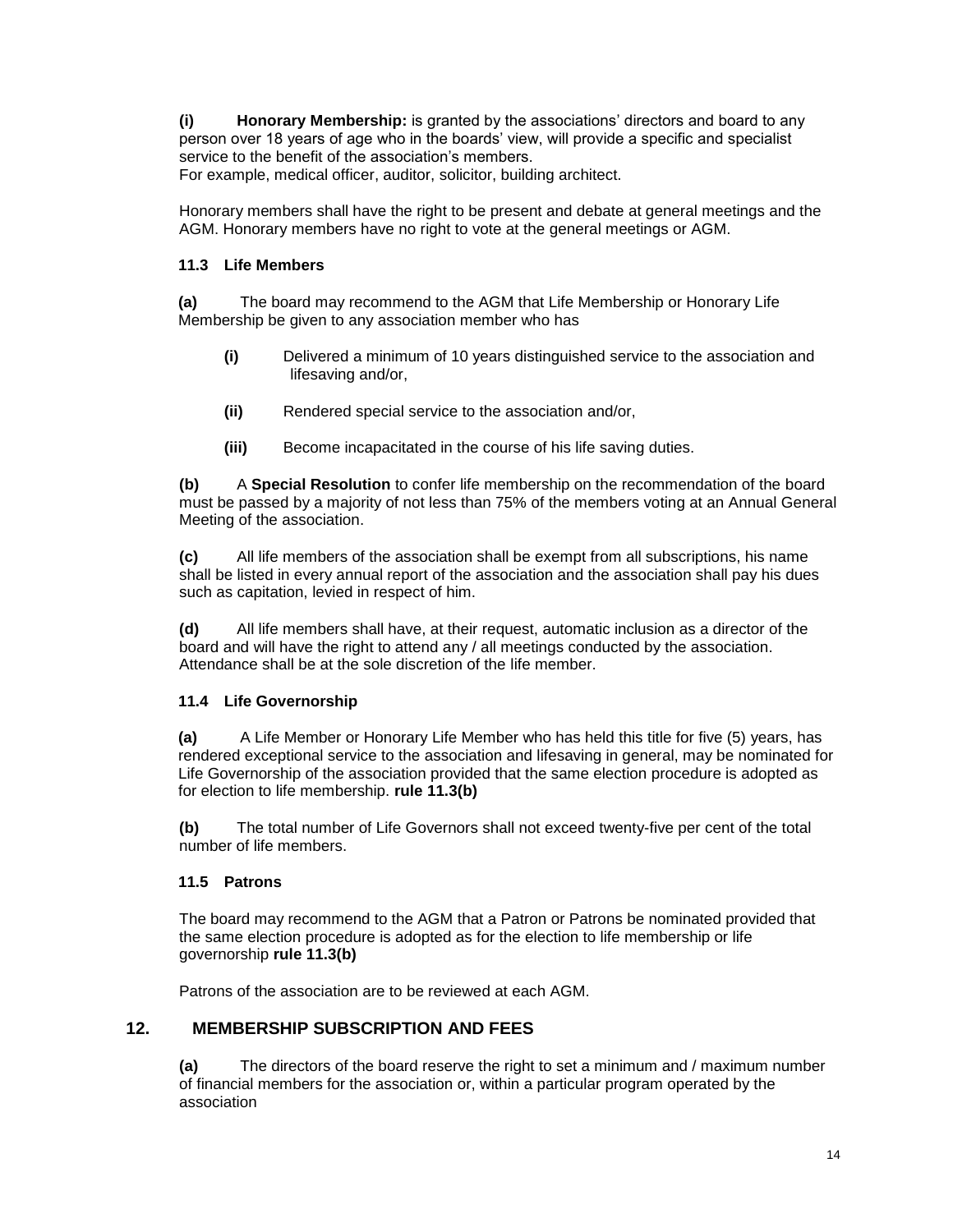**(b)** The annual membership subscription fees (if any) and any other fees payable by members or category of members to the association, shall be determined by the membership at the AGM of the association.

**(c)** In consideration of **rule 11.2** membership imbursement can be classed as single or family. Family memberships are described as one family comprising parent/s or legal guardian/s and all dependant siblings under the age of 18 years, from October  $1<sup>st</sup>$  of each application year.

**(d)** The board will determine from time to time, the calendar date the annual membership subscription fees are due.

**(e)** The secretary and treasurer of the association will ensure that any registration / insurance fee/s owed to LSV and / or SLSLA, as a per centum of the associations' member subscription, will be paid by the calendar date as set by LSV.

**(f)** The board is empowered to prevent any member who's annual subscription or any other fees are in arrears, from exercising the whole or any of the rights or privileges of membership of the association including but not limited to:

- **(i)** the right to vote at general meetings and the AGM.
- **(ii)** the right to nominate and be elected to the associations' board at the AGM

## **13. MEMBERSHIP APPLICATION**

## **13.1 Application for Membership**

An application for membership by an individual ("applicant") must be:

**(a)** in writing on the form prescribed from time to time by LSV and/or SLSA and lodged with the association on an annual basis.

**(b)** accompanied by the appropriate application monetary fee, if applicable.

**(c)** include a current 'Working with Children Check (WCC)' in accordance with the **Working With Children Act, 2005 (Victoria),** if the applicant is over the age of 18 years.

## **13.2 Discretion to Accept or Reject Application**

**(a)** The Board of the association may accept, defer or reject a membership application whether the applicant has complied with the requirements in **rule 13.1** or not and shall not be required or compelled to provide any reason for such acceptance or rejection. LSV shall be notified of any application rejection including reason/s given.

**(b)** It is a requirement of LSV and SLSA that all association members over the age of 18 years, who will actively participate in activities of the association, shall have a current 'Working with Children Check (WCC)' in accordance with the Working With Children Act, 2005 (Victoria). The WCC card details provided to the associations secretary by members shall be forwarded to LSV by the secretary.

**(c)** If upon initial application or re-application for membership of the association there is no evidence of the applicant having a current 'Working with Children Check' as per **rule 13.2(b)** the application shall be rejected by the secretary of the association, until such time as the appropriate evidence is provided. Acceptable evidence shall be the submission to the associations' secretary of either;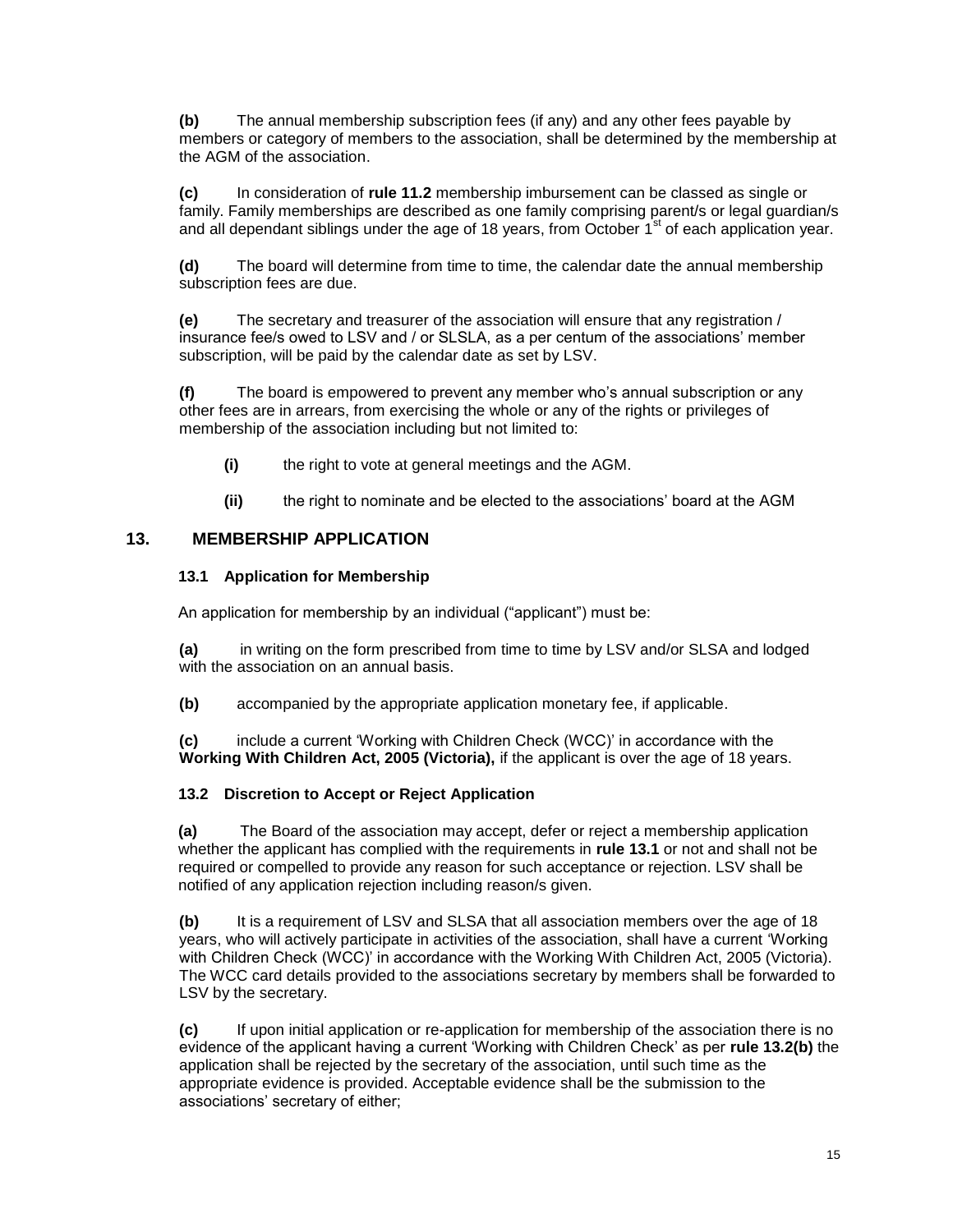- **(i)** copy of the applicants Working with Children Check card clearly showing the card number, expiry date and the name of the person the card is issued to.
- **(ii)** a copy of an interim letter on Department of Justice (Vic) letter-head clearly detailing the applicants name, acceptance of the application and that a formal WCC card is yet to be issued.

**(d)** Where the association accepts an application the applicant shall, subject to notification to LSV, become a member of the association.

**(e)** Membership of the association shall be deemed to commence upon acceptance of the application by the association which, includes any fees received if applicable. The association and LSV membership register shall be updated accordingly as soon as practicable.

**(f)** If the association rejects an application, it shall refund any fees forwarded with the application, and the application shall be deemed rejected by the association. No reasons for rejection need be given.

**(g)** Any member of the association wishing to transfer from one membership category to another shall submit to the board, a written application outlining the reason/s for the application. The board reserves the right to accept or reject the application and if accepted, charge any additional fee if applicable.

**(h)** Any member who is in arrears for any reason, cannot renew his membership until such arrears have been paid. A member being in arrears shall not be entitled to attend, speak or vote at any general meeting, AGM, to use the association's premises, participate in a team or competition whatsoever.

## **13.3 Re-Application of Membership**

**(a)** Members must re-apply for membership of the association in accordance with the procedures set down by the association from time to time. Re-application must be in accordance with **rule 13.1 and rule 13.2(b) & (c).**

**(b)** Upon re-application a member must provide details of any change in their personal details, and any other information reasonably required by the association.

**(c)** The association shall store the members personal details in a secure manner in accordance with the **Victorian- Information Privacy Act 2000.**

## **13.4 Deemed Membership**

**(a)** All individuals who are, prior to the approval of this constitution, members of the association shall be deemed members of the association from the time of approval of this constitution under the Act.

**(b)** Any members of the association prior to approval of this constitution under the Act, who are not deemed members under **rule 13.4(a)** shall be entitled to carry on such functions analogous to their previous functions as are provided for under this constitution.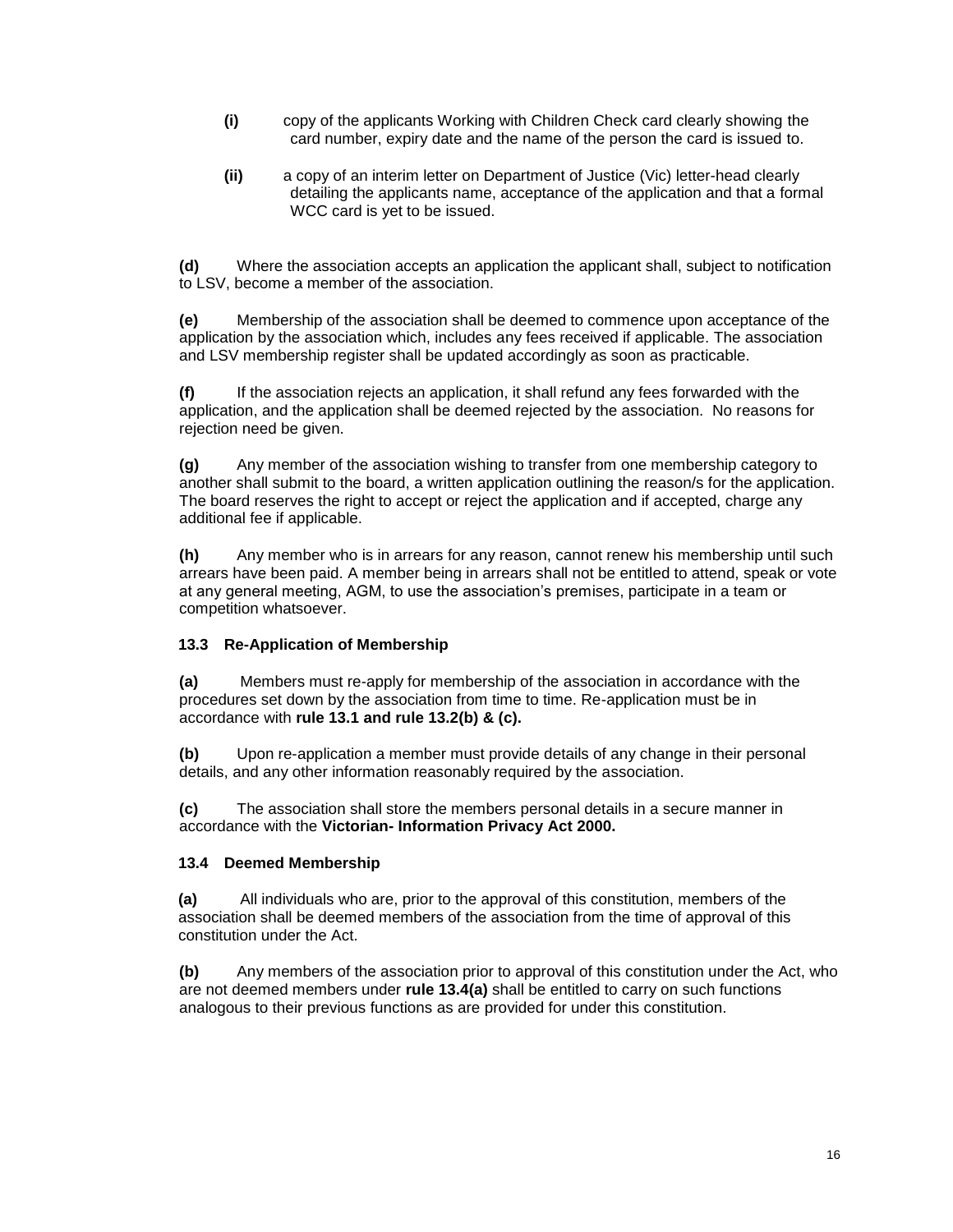## **14. REGISTER OF MEMBERS**

## **14.1 Register**

The association shall keep and maintain a register in which shall be entered (as a minimum):

**(a)** the full name, address, class of membership, awards and date of entry of the name of each member; and

**(b)** the full name, address and date of entry of the name of each director and delegate.

Members shall provide notice of any change and required details to the association within one month of such change.

## **14.2 Inspection of register**

**(a)** Having regard to confidentiality considerations and the **Victorian-Information Privacy Act 2000**, an extract of the register, excluding the address or other direct contact details of any member, director or delegate, shall be available for inspection (but not copying) by members, upon reasonable request.

**(b)** The board of the association has the right to reject a request by a member, to inspect the association's membership register. No reasons for the rejection need to be given.

**(c)** A request to restrict access to personal details can be made by the member to the association's secretary. The secretary must remove the members' details from the register available for general inspection however, the secretary and members of the board of the association will retain the right to access personal details of all members.

## **14.3 Use of Register**

Subject to confidentiality considerations and member privacy in accordance with the Act and the **Victorian-Information Privacy Act 2000**, the register may be used by the association to further the objects, as the board considers appropriate.

## **14.4 Right of LSV to Register**

The association shall provide a copy of the register at a time and in a form acceptable to LSV, and shall provide regular updates of the register to LSV. The association agrees that LSV may utilise the information contained in the register and the register itself, to further the objects of LSV subject always to reasonable confidentiality considerations and the **Victorian-Information Privacy Act 2000**.

## **15. EFFECT OF MEMBERSHIP**

Members acknowledge and agree that:

**(a)** this constitution constitutes a contract between each member and the association and that they are bound by this constitution and **By-Laws**, the LSV constitution and regulations and the SLSA constitution and regulation.

**(b)** they shall comply with and observe this constitution and the **By-Laws**, and any determination, resolution or policy which may be made or passed by the board or any other entity with delegated authority.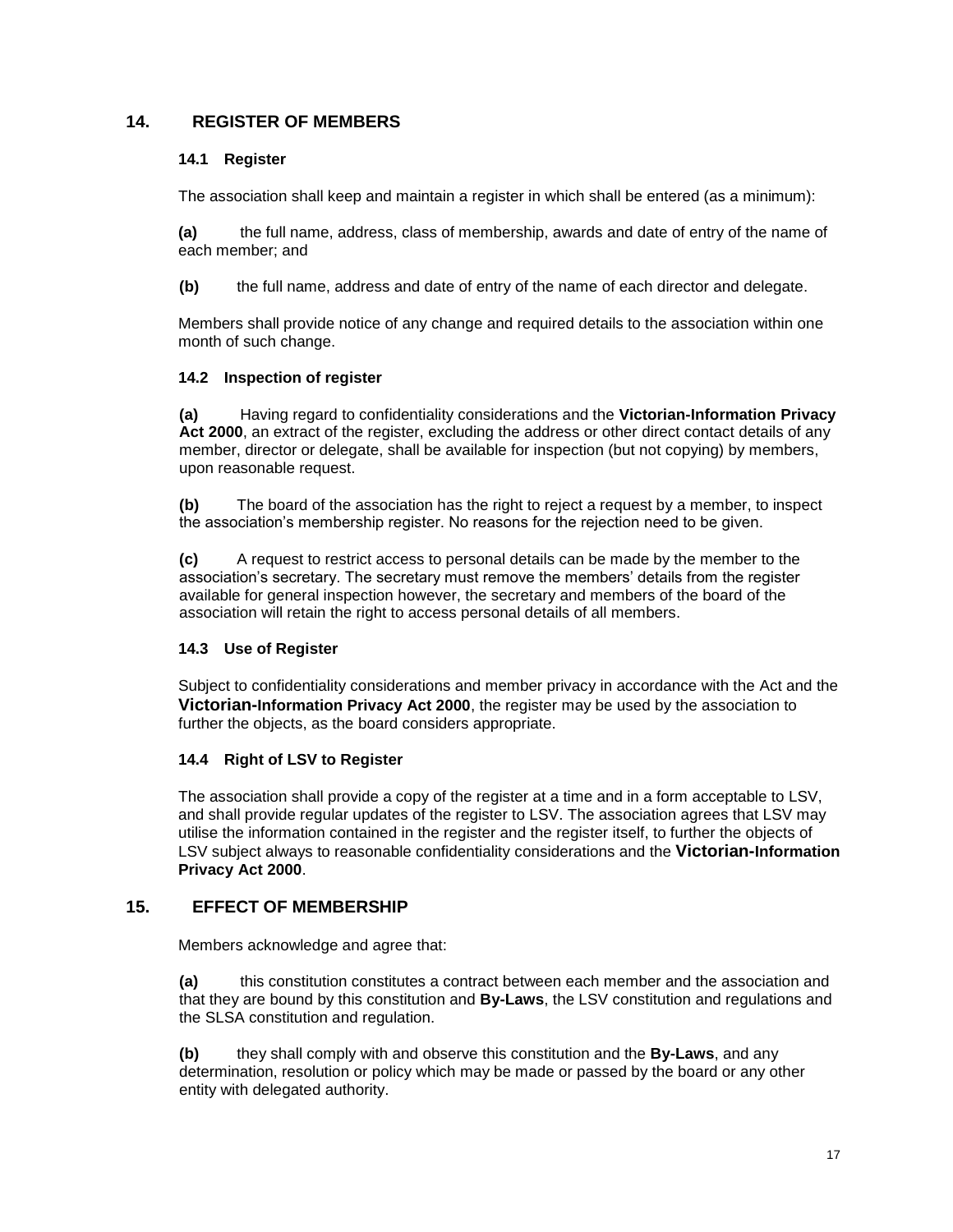**(c)** by submitting to this constitution and the **By-Laws** they are subject to the jurisdiction of the association, LSV and SLSA.

**(d)** the constitution and **By-Laws** are necessary and reasonable for promoting the objects and particularly the advancement and protection of lifesaving as a community service in Lakes Entrance and surround and,

**(e)** they are entitled to all benefits, advantages, privileges and services of association membership such that is allowable legally by age and LSV qualification.

**(f)** any damage to the property of the association arising from the negligence or misconduct of the member may, at the discretion of the board, be requested to financially effect the repair or replacement of the property.

**(g)** The board of the association reserves the right to cease operation in the delivery of any lifesaving program, with the exception of patrolling activities, if in the boards view a particular program cannot be adequately funded, staffed or participated in by members.

**(h)** The board reserves the right to determine any remuneration in whole, part or none paid to members or member groups to assist with fees charged by LSV or SLSA for approved competitions, courses, workshops, camps or such like.

**(i)** Members may by virtue of membership of the association and subject to this constitution can;

- **(i)** Express in writing or by personal attendance, their views, opinions, concerns or complaints in respect of which they are entitled to participate in accordance with this constitution.
- **(ii)** In absence of attendance the member must submit their writings to the secretary of the association at least two (2) days prior to the scheduled meeting in order for those writings to be tabled as general business.
- **(iii)** Make proposals or submissions to the board for consideration.
- **(iv)** Engage and participate in any activity approved, sponsored or recognised by the association; and
- **(v)** Conduct any activity approved by the association.

**(j)** A right, privilege or obligation of a person by reason of their membership of the association is not capable of being transferred or transmitted to another person; and Terminates upon the cessation of membership whether by death, resignation or otherwise.

#### **15.1 Liability of Members.**

The liability of members of the association is limited.

## **16. DISCONTINUANCE OF MEMBERSHIP**

#### **16.1 Notice of Resignation**

**(a)** A member having paid all arrears of fees payable to the association may resign or withdraw from membership of the association by giving notice in writing to the association of resignation or withdrawal.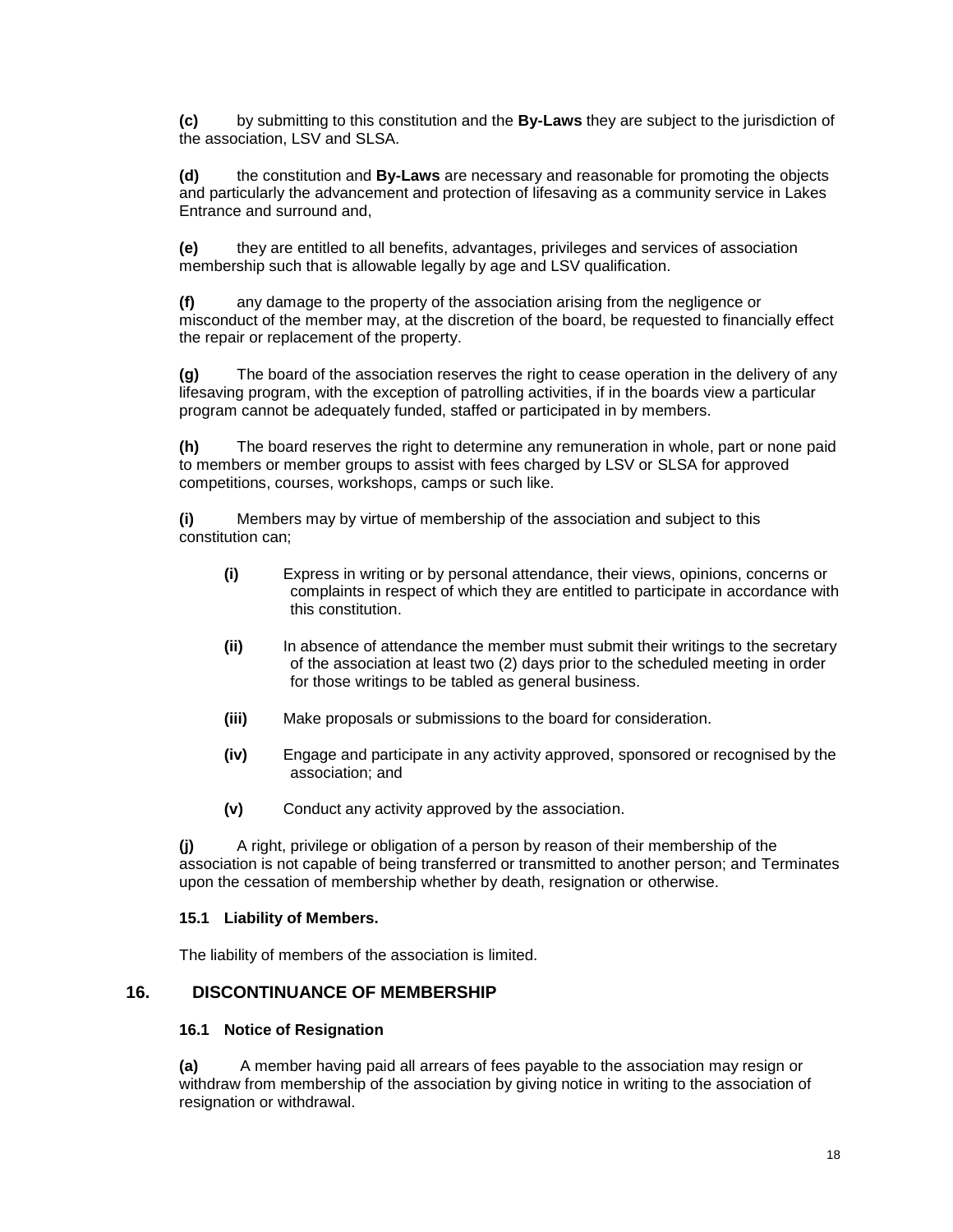**(b)** A member may resign or withdraw from membership of the association in order to undertake a membership with another club registered with LSV and SLSA. The member will agree to forfeit any pro-rata membership fees that have been paid to the association.

## **16.2 Discontinuance by Breach**

**(a)** Membership of the association may be discontinued by the board upon breach of any clause of this constitution, including but not limited to the failure to pay any monies owed to the association, failure to comply with the **By-Laws** or any resolution or determination made or passed by the board.

**(b)** Membership shall not be discontinued by the board under **rule 16.2(a)** without the board first giving the accused member, the opportunity to explain the breach and / or remedy the breach. The process followed will be that described under **rule 17** and the associated bylaw.

**(c)** Where a member fails, in the board's view, to adequately explain to remedy the breach, that member's membership shall be discontinued under **rule 16.2(a)** by the association with written notice of the discontinuance provided.

**(d)** Where a member's membership of the association has been discontinued by the board, the association's secretary shall notify, in writing, LSV within **7** days and the member shall forfeit any pro-rata membership fees that have been paid to the association.

## **16.3 Failure to Re-Apply**

**(a)** The secretary of the association shall notify all members of the association, the calendar date the annual membership fees are due and enclose to the members, a current LSV membership application form.

**(b)** If a member has not re-applied for membership with the association within **30** days of re-application falling due, that member will be notified a second and final time. If the secretary of the association has not received a membership re-application within **14** days then that member's membership will be deemed to have lapsed from that time. The register shall be amended to reflect any lapse of membership as soon as practicable.

## **16.4 Member to Re-Apply**

A Member whose membership has been discontinued or has lapsed under **rule 16.3:**

- **(a)** must seek renewal or re-apply for membership in accordance with this constitution;
- **(b)** may be re-admitted at the discretion of the associations' board.

## **16.5 Forfeiture of Rights**

A member who ceases to be a member, for whatever reason, shall forfeit all rights in and claims upon the association and its property and shall not use any lifesaving equipment or other property of the association including intellectual property. Any association documents, records or other property in the possession, custody or control of that member shall be returned to the association immediately.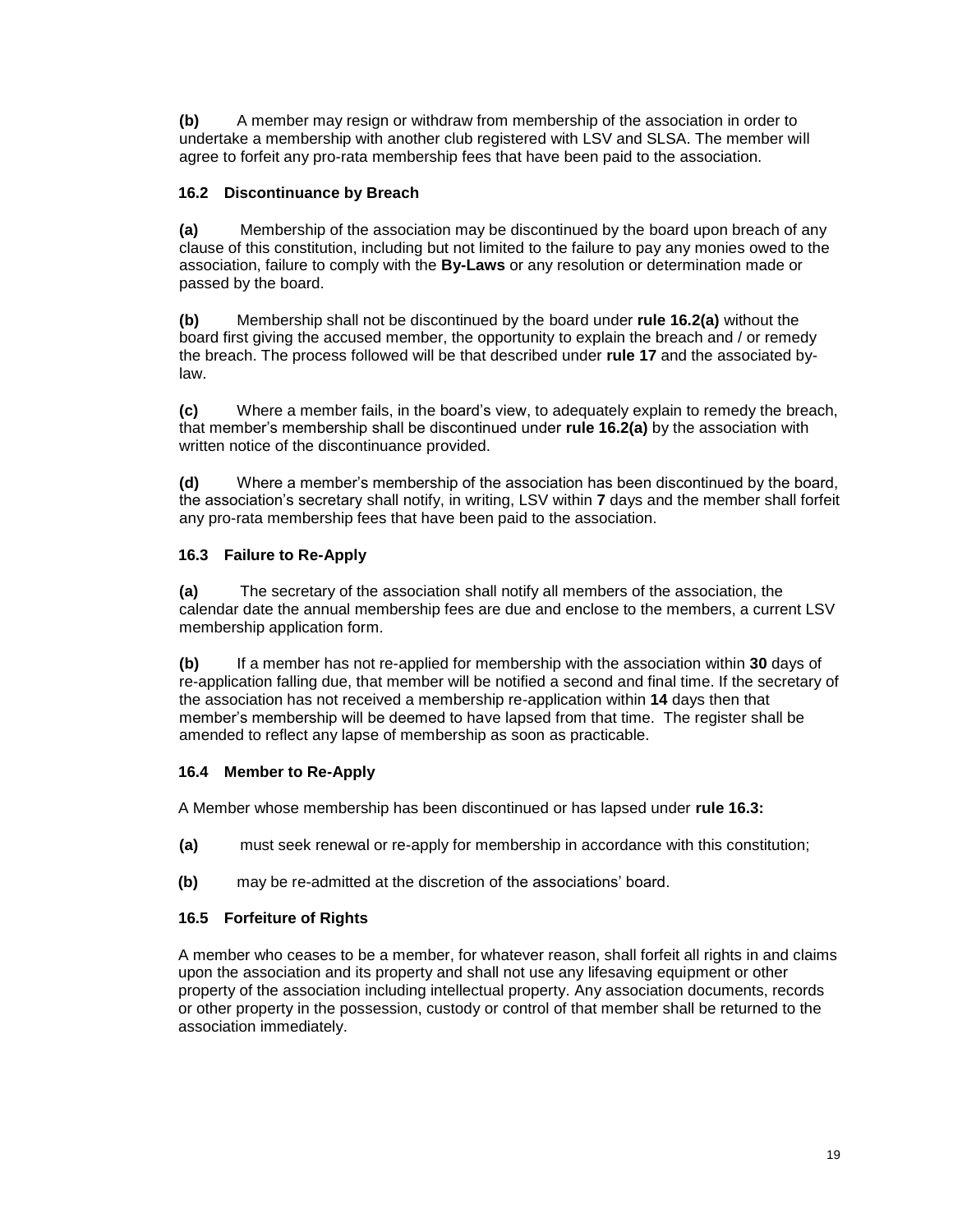## **16.6 Membership may be Reinstated**

Membership which has been discontinued under **rule 16** may be reinstated at the discretion of the board, upon such conditions as it deems appropriate.

## **16.7 Refund of Membership Fees**

Membership fees or subscriptions paid by the discontinued member will not be refunded on a pro-rata basis to the member upon discontinuance.

## <span id="page-19-0"></span>**17. GRIEVANCES AND DISCIPLINE**

**(a)** The association adopts the **Grievances and Discipline Regulations of SLSA and LSV** as amended from time to time. These shall be replicated in the grievance and discipline by-Laws of the association however, any amendments made to the SLSA and LSV regulations by the association cannot be made without the prior written approval of LSV and SLSA.

**(b)** If LSV or SLSA make amendments to their grievance or discipline regulations resulting in a difference of process to that of the association's grievance and discipline by-laws, then the amended regulations of LSV and SLSA will take precedence.

**(c)** The grievance and discipline committee will consist of the associations' board of directors and will be chaired by one vice president.

A quorum for this committee must be a minimum of **three (3).**

The deputy president and second vice president will remain absent from the initial hearing, to replace the president and first vice president should the hearing result in an appeal by the aggrieved. The entire grievance and discipline procedure adopted by the association will be that as described in the by-laws.

**(d)** At the conclusion of the associations' disciplinary process as detailed in **By-Law 20** the disciplinary committee reserves the right to agree to any of the following four conclusions which will take effect immediately after the vote is passed.

- **(i)** Find that no disciplinary action is necessary or justified.
- **(ii)** The member will receive a verbal and/or written warning indicating the behaviour must cease and any action that must be undertaken.
- **(iii)** Suspend a members membership to the association for a given period of time.
- **(iv)** Terminate a members membership to the association.
- **(v)** Apply a suspension period that is modified and / or specific to a particular area of a surf lifesaving activity.

## <span id="page-19-1"></span>**18. GENERAL MEETINGS**

All meetings other than an **Annual General Meeting** or **Special General Meeting** shall be known as **General Meetings** and shall be conducted in accordance with this constitution.

From time to time the board may convene a **Special General Meeting** which, will be conducted in accordance with **rule 23.**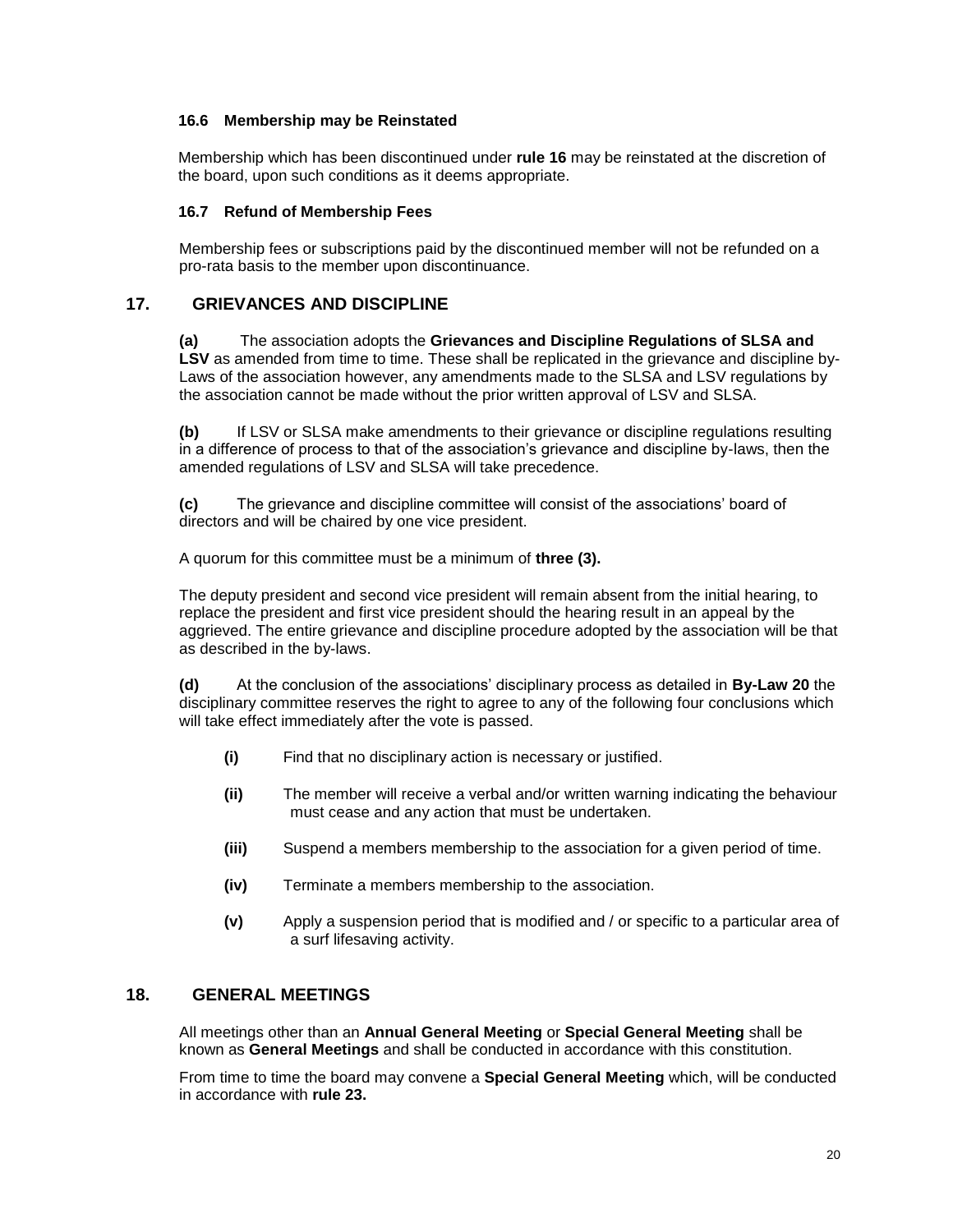**(a)** Notice of every General Meeting shall be given to every member entitled to receive notice, at the address appearing in the register kept by the association. The directors shall also be entitled to notice of every General Meeting, which shall be sent to their last notified address. No other person shall be entitled as of right to receive notices of general meetings.

**(b)** A notice of a General Meeting shall specify the place and day and hour of meeting and shall state the business to be transacted at the meeting Notice maybe given in any form permitted under **rule 34.**

**(c)** At least **7days'** notice of a General Meeting shall be given to those members entitled to receive notice, together with:

- **(i)** the agenda for the meeting.
- **(ii)** any notice of motion received from members.
- **(iii)** Any general business submitted by members

## **18.1 Use of Technology**

**(a)** A member not physically present at a general meeting of the association may participate in the entire meeting by the use of technology, however the technology must allow that member and the members present at the meeting to clearly and simultaneously communicate with each other.

**(b)** If clarity of technology is not present as per **rule 18.1(a)** then the member not physically present at the meeting will be recorded as an apology' for attendance in the minutes of the meeting

**(c)** A member participating in a general meeting as permitted under **rule 18.1(a)** is taken to be present at the meeting and, if the member votes at the meeting, is taken to have voted in person.

## <span id="page-20-0"></span>**19. NOTICES OF MOTION / QUORUM**

Members shall be entitled to submit **Notices of Motion** for inclusion as special business at a general meeting. All notices of motion must be submitted in writing to the secretary not less than **7 days** (excluding receiving date and meeting date) prior to the general meeting.

#### **19.1 Quorum**

No business shall be transacted at any general meeting unless a quorum is present.

A quorum for General Meetings shall be eight (**8**), **5** board members and **3** directors.

#### **19.2 President to Preside**

The President shall, subject to this constitution, preside as chairman at every general meeting except:

- **(a)** in relation to any election for which the president is a nominee; or
- **(b)** where a conflict of interest exists.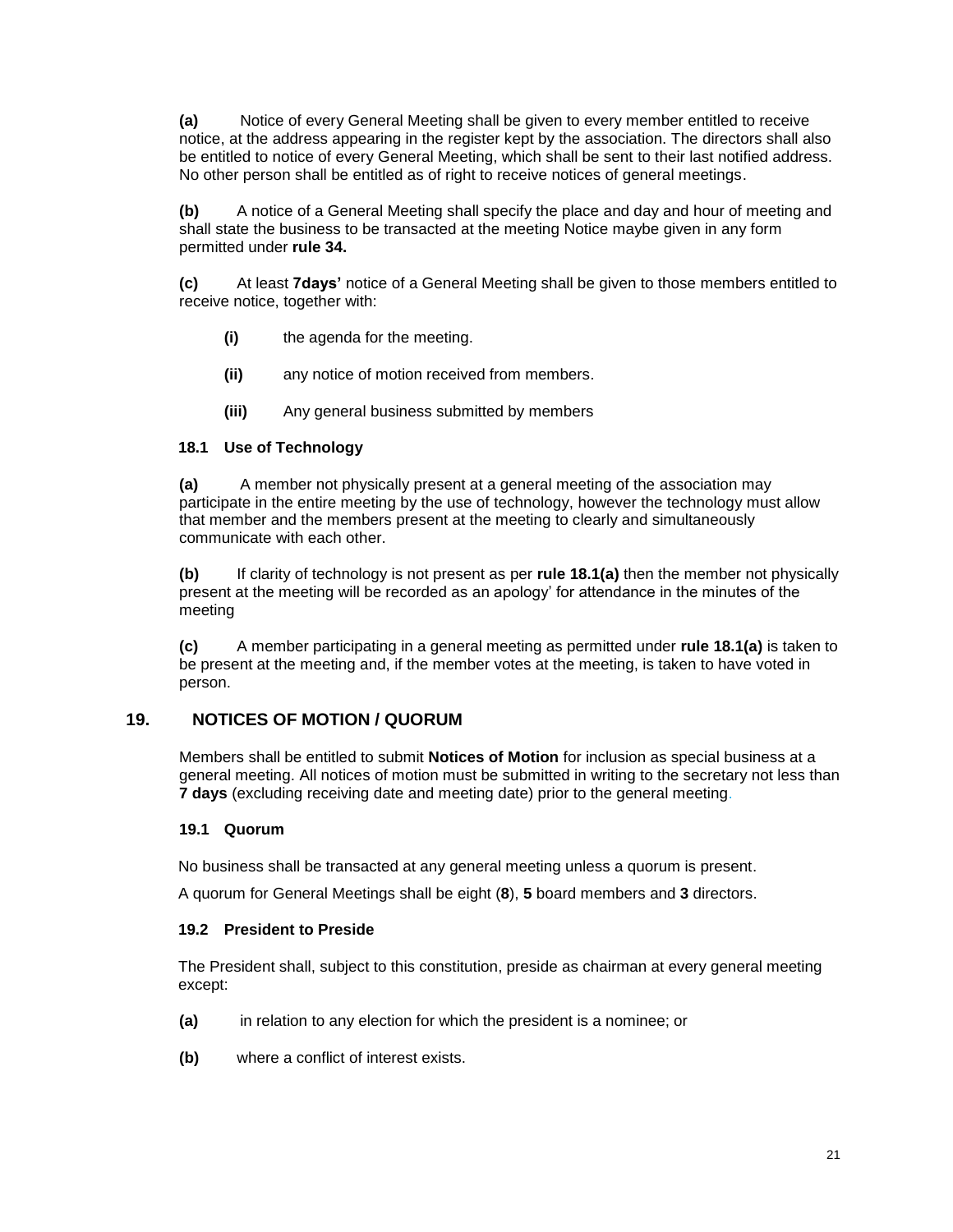If the President is not present, or is unwilling or unable to preside the meeting shall be presided by the Deputy President and in his absence, a Vice President.

## **19.3 Adjournment of Meeting**

**(a)** If within half an hour from the time appointed for the meeting, a quorum is not present the meeting shall be adjourned until the same day in the next week at the same time and place or to such other day and at such other time and place as the chairman may determine.

If at the adjourned meeting a quorum is not present within half an hour from the time appointed for the meeting, the meeting will lapse.

**(b)** The chairman may, with the consent of any meeting at which a quorum is present, and shall, if so directed by the meeting, adjourn the meeting from time to time and from place to place but no business shall be transacted at any adjourned meeting other than the business left unfinished at the meeting from which the adjournment took place.

**(c)** When a meeting is adjourned for **21 days** or more, notice of the adjourned meeting shall be given as in the case of an original meeting.

**(d)** Except as provided in **rule 23.2(c)** it shall not be necessary to give any notice of an adjournment or the business to be transacted at any adjourned meeting.

## <span id="page-21-0"></span>**20. VOTING AT GENERAL MEETINGS**

## **20.1 Members entitled to Vote**

Each member entitled to vote as set out in **rule 11.2** shall have one vote at general meetings which, subject to this constitution, shall be exercised by him/her or appointed proxy as per **rule 21.**

## **20.2 Casting votes**

Where voting at general meetings is equal that is 50-50 the chairman may exercise a second casting vote. The chairman does not have a deliberative vote.

At any meeting a resolution put to the vote of the meeting shall be decided on a show of hands unless a poll is (before or on the declaration of the result of the show of hands) demanded by:

- **(a)** the chairman; or
- **(b)** a simple majority of members.

If **75%** of the members vote in person or by proxy in favour of the confirmation of the special resolution, the resolution is then confirmed. If less than **75%** the resolution is revoked.

## **20.3 Recording of Determinations**

Unless a poll is demanded under **rule 20.2,** a declaration by the chairman that a resolution has on a show of hands been carried or carried unanimously or by a particular majority or lost and an entry to that effect in the book containing the minutes of the proceedings of the association, shall be conclusive evidence of the fact without proof of the number of the votes recorded in favour of or against the resolution.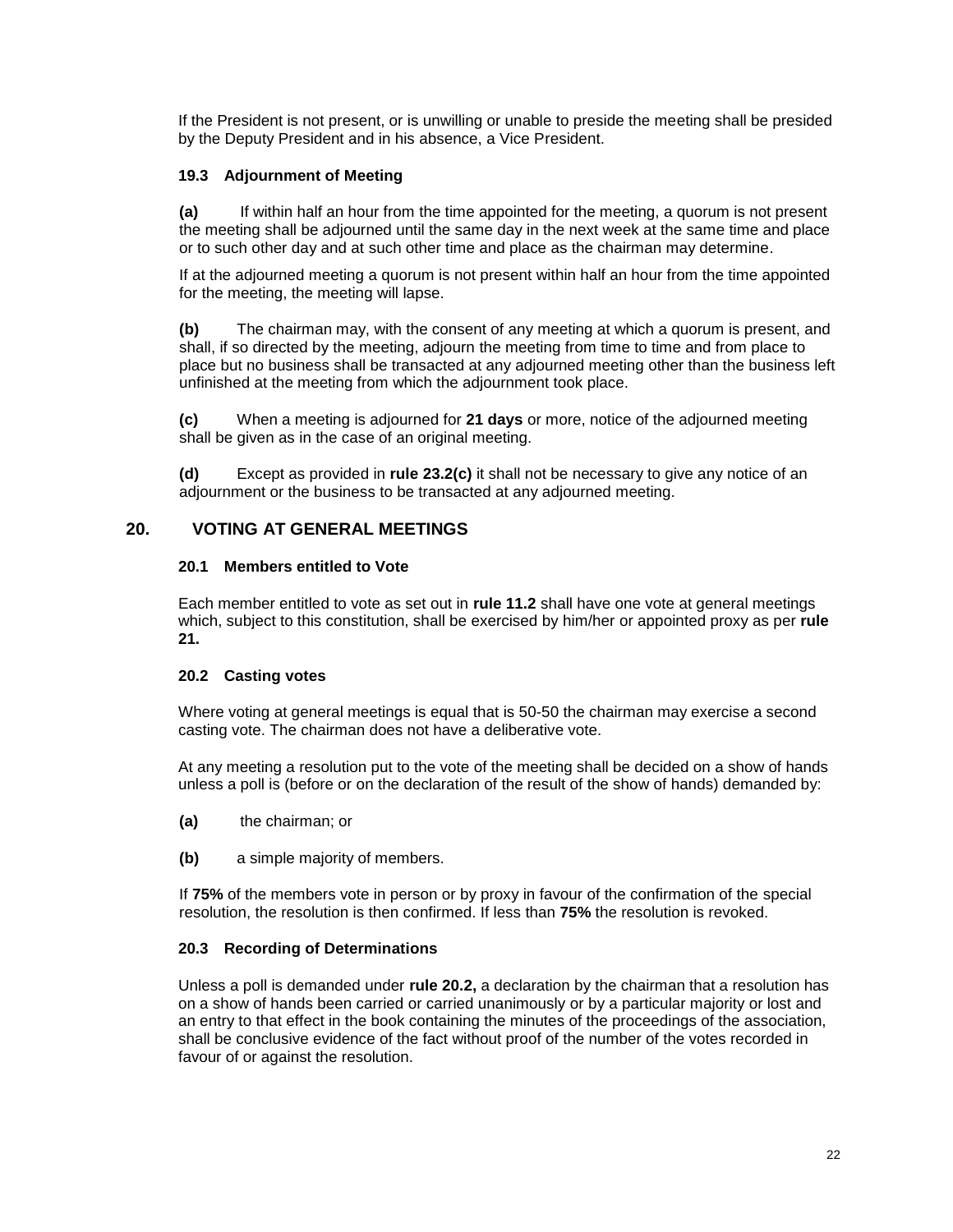## **20.4 Where Poll Demanded**

**(a)** If a poll is duly demanded under **rule 20.2** it shall be taken in such manner and either at once or after an interval or adjournment or otherwise as the chairman directs and the result of the poll shall be the resolution of the meeting at which the poll was demanded.

**(b)** If a poll is duly demanded it shall be undertaken by written ballot and the results shall be collated by the associations' secretary or other member present as determined by the chairman.

## <span id="page-22-0"></span>**21. PROXY VOTING**

Proxy voting shall be permitted at any meeting however, the member casting the proxy vote must do so in hand writing and ensure the vote is received by the secretary prior to the meeting.

Alternately the absent member may cast a proxy vote via conversation (no text or email) on a mobile telephone to the secretary whilst the meeting is in progress.

The intention of a member to cast a vote by mobile phone must be provided to the secretary, in writing or via email, prior to the meeting.

## <span id="page-22-1"></span>**22. ANNUAL GENERAL MEETING**

An Annual General Meeting (AGM) of the association shall be held within **5** months after the end of the financial year in accordance with the provisions of the **Act.**

The AGM is to be held after giving **21** days notice to the membership, and no later than **4** weeks following the issuing of the externally audited financial statements to the associations treasurer**, rule 32.6**

The venue for the conduction of the AGM will be determined by the board, with a preference for the associations club facilities at **Lakes Entrance**.

#### **22.1 The ordinary business of the associations AGM shall be to;**

- **(i)** confirm the minutes of the preceding AGM and of any general meeting held since that meeting.
- **(ii)** receive reports from board members detailing activities over the preceding **12** months.
- **(iii)** discuss any general business submitted to the secretary in accordance with **rule 19.**

#### **22.2 The business to be transacted at the AGM includes;**

- **(i)** the consideration of financial accounts including the external auditors report.
- **(ii)** Confirm the appointment and remuneration of external auditors in accordance with **rule 33.**
- **(iii)** the election of directors and board members under this constitution in accordance with **rule 27**.
- **(iv)** the motion for affiliation with LSV and the appointment and fixing of the remuneration of the associations' membership fees.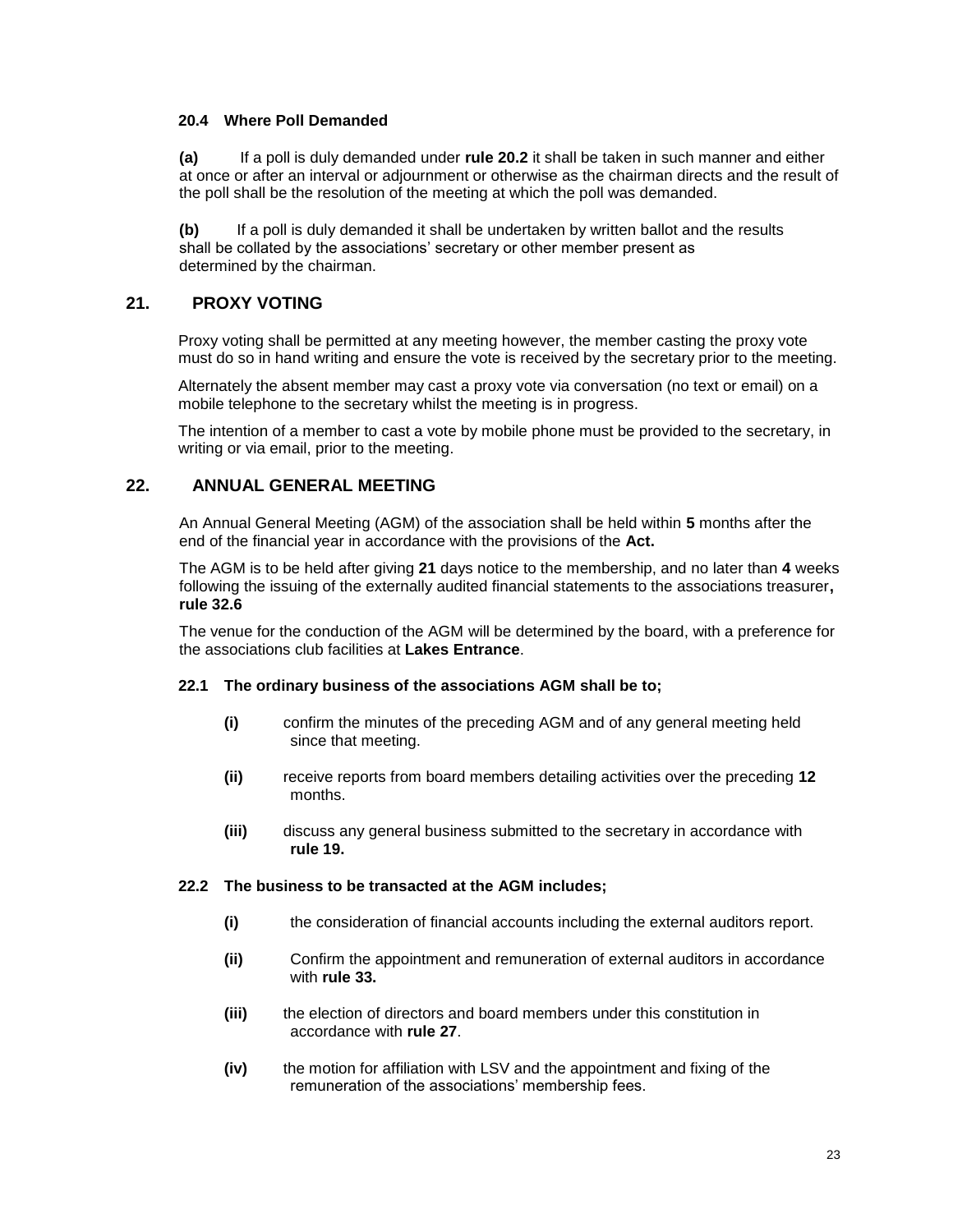- **(v)** All business that is transacted at a general meeting, and also all that is transacted at an AGM, with the exception of those matters set down in **rule 22.1** shall be special business.
- **(vi)** No business other than that stated on the notice for the AGM shall be transacted at that meeting.
- **(vii)** At the AGM a quorum is attained if there a minimum of **10% of eligible voting members** in attendance. **rule 11.2**
- **(viii)** In accordance with **Sect 88.2 of the Act**, within **28** days after a member ceases to hold office as a member of the board, all original copies of any relevant documents must be returned to the board of the association

## <span id="page-23-0"></span>**23. SPECIAL GENERAL MEETINGS**

## **23.1 Special General Meetings May be Held**

The board may, whenever it thinks fit, convene a special general meeting of the association and where, but for this rule more than **15** months would elapse between AGMs, shall convene a **Special General Meeting** before the expiration of that period.

## **23.2 Requisition of Special General Meetings**

**(a)** The secretary shall on the requisition in writing of **eight (8)** voting members or in case of the association having less than **fifty (50)** total voting members **fifty percent (50%)** of voting members convene a special general meeting.

**(b)** The requisition for a special general meeting shall state the object(s) of the meeting, shall be signed by the members making the requisition and be sent to the association. The requisition may consist of several documents in a like form, each signed by one or more of the members making the requisitions.

**(c)** If the secretary does not cause a special general meeting to be held within one month after the date on which the requisition is sent to the association, the members making the requisition, or any of them, may convene a special general meeting to be held not later than three months after that date.

**(d)** A special general meeting convened by members under this constitution shall be convened in the same manner, or as nearly as possible as that, in which meetings are convened by the board.

**(e)** At least **21** days' notice of a Special General Meeting must be given to those who are eligible to vote under **rule 11.2**

## <span id="page-23-1"></span>**24. EXISTING DIRECTORS**

The members of the governing or managing body of the association in place immediately prior to approval of this constitution under the Act shall continue in those positions until the next AGM following such approval, and thereafter the positions of the president and other directors shall be filled, vacated and otherwise dealt with in accordance with this constitution.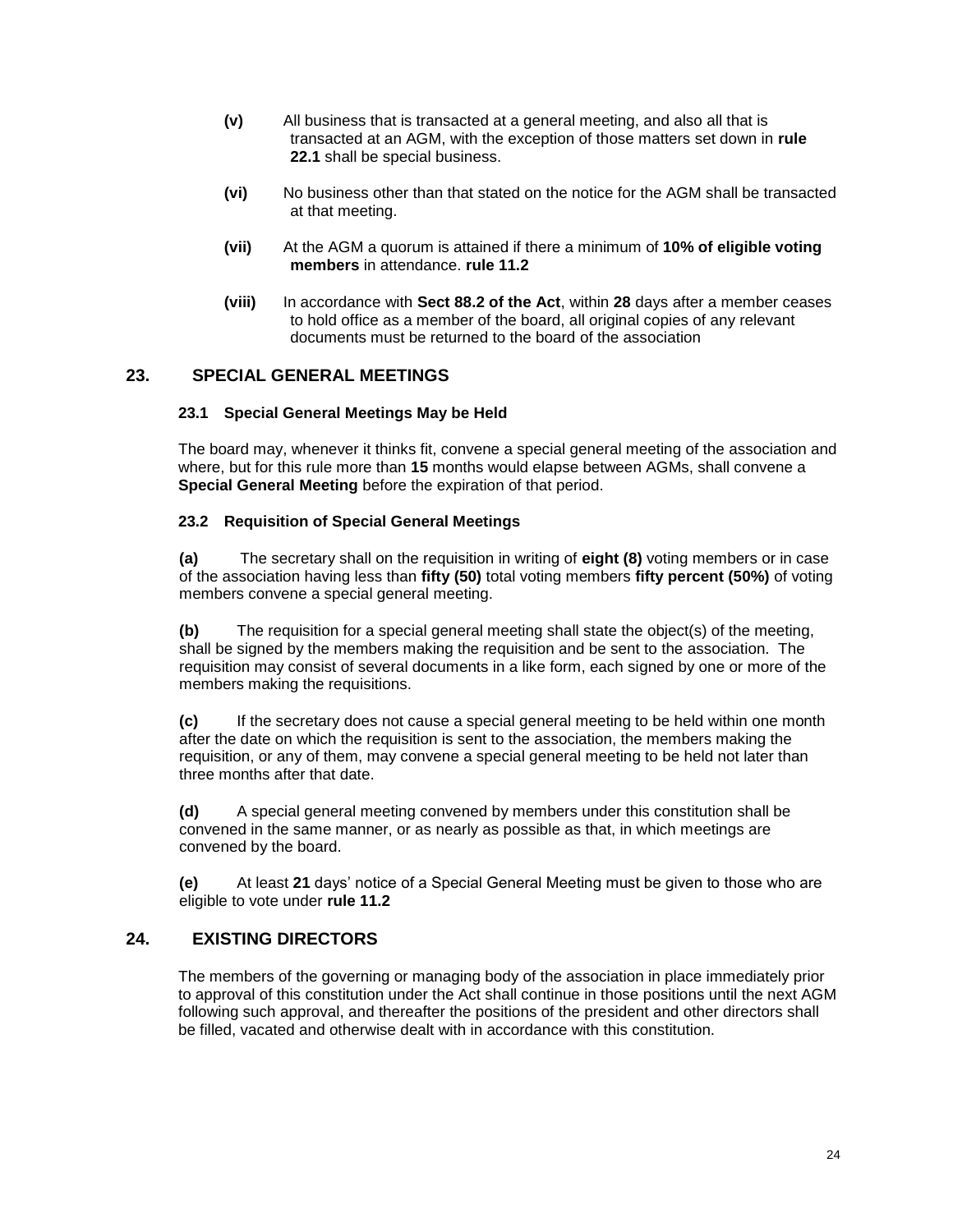## <span id="page-24-0"></span>**25. POWERS OF THE BOARD**

Subject to the Act and this constitution, the business of the association shall be managed, and the powers of the association shall be exercised, by the board.

The board's primary responsibility is one of trusteeship on behalf of its stakeholders (association members, LSV and SLSA) ensuring that the legal entity (SLSLE) remains viable and effective in the present and for the future.

The board's role includes determining the associations' strategic direction, core values and ethical framework as well as key objectives and performance measures. A key critical component of this role is the board's ultimate authority and responsibility for operational, financial and budgeting practices to ensure the achievement of strategic objectives.

Subject to the Act and this constitution, the business of the association shall be managed, and the powers of the association shall be exercised, by the board.

Subject to this Constitution and the Act, the Board:

- **(i)** shall control and manage the business and affairs of the Association;
- **(ii)** may exercise all such powers and functions as may be exercised by the Association other than those powers and functions that are required by this Constitution to be exercised by the Members in General Meeting; and
- **(iii)** has power to perform all such acts and things as appear to the Board to be essential for the proper management of the business and affairs of the Association.

## **26. COMPOSITION AND DUTIES OF THE BOARD**

#### **26.1 Composition of the Board**

#### **(a) The Directors of the board shall comprise of**

President, Secretary, Treasurer, Club Captain, Chief Instructor, Boat Captain, Emergency Services Officer and any of their elected deputies (if applicable).

#### **The remainder of the board shall be**

Vice Presidents (2), Membership Registrar, Junior Club Captains, (male and female), Youth coordinators (2 to 3) Nippers coordinators (2 to 3), Member Delegates (male and female), Delegate to LSV

Gear Steward, IRB Captain, 4WD Captain, Radio Officer, First Aid Officer,

Competition Manager, Coaching and Training Officer, Board and Ski Captain, OH&S / Technology Officer.

Publicity Officer, Function Coordinator, Bar Manager, Cultural Liaison Officer.

**(b)** Any life member of the association may elect to be present at any meeting of the associations' board and will have the same voting rights as a director of the board.

#### **26.2 Duties**

The association expects that each board member will execute their duties in accordance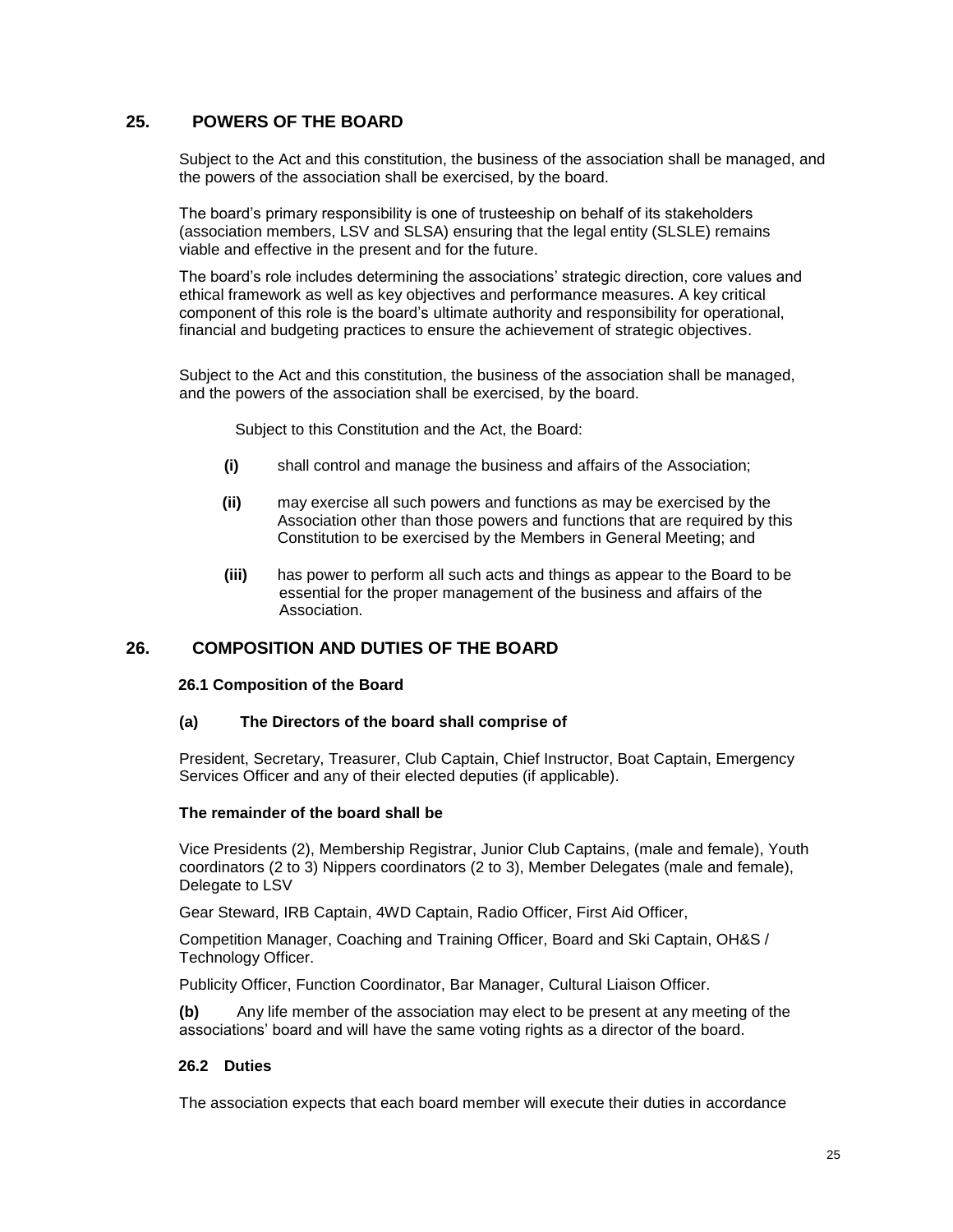with their title description as listed in the association's by-laws and description of position. The directors of the board reserve the right to remove a board member by special resolution from an elected position if there is a dereliction of his duties which, in the boards' view, has created a negative impact on the members and the general operation of the association. Any affected board member has the right to appeal a decision of the board in accordance to **rule 17** and associated **By-Law**.

## **26.3 Portfolios**

If the board considers it appropriate in order to further the association's objects, it may allocate directors to specific portfolios with specific responsibilities, as determined in the discretion of the board.

## **26.4 Right to Co-Opt**

It is expressly acknowledged that the board may co-opt any person with appropriate experience or expertise to assist the board in respect of such matters and on such terms as the board thinks fit. Any person so co-opted shall not be a director, and shall not exercise the rights of a director, but shall act in an advisory role only.

## **26.5 Appointment of Delegate**

**(a)** The board shall, from amongst its members, appoint a delegate to attend general meetings of LSV in accordance with the LSV Constitution.

**(b)** The associations' LSV delegate shall be elected for a **12** month term and be elected at the associations AGM.

The associations' secretary must advise the LSV Chief Executive Officer or other appropriate manager in writing of its elected delegate within **14** days from the conclusion of the AGM.

## **27. ELECTION OF DIRECTORS AND MEMBERS OF THE BOARD**

**(a)** The first member of the board (the association's first public officer) shall be the secretary.

**(b)** The associations secretary must give LSV notice of their appointment within **14** days.

**(c)** If the position of secretary cannot be filled at the associations AGM or the position becomes vacant the board must;

- **(i)** Become the official custodian of the seal in accordance with **rule 35.1.**
- **(ii)** Become the custodian of all minutes of the association's meetings.
- **(iii)** Appoint an association member to the position of secretary within **21 days** after the vacancy arises.

The board of the association shall have the right to appoint a secretary under this rule, without calling an AGM and the appointee shall have the right to act as the associations secretary until the next available AGM.

**(d)** Directors and board members shall be elected annually in accordance with this constitution and subject to this constitution, shall hold office from the conclusion of the AGM at which they were elected until the commencement of the next following AGM. The exception is the two Vice Presidents who are elected under **rule 27.3(d).**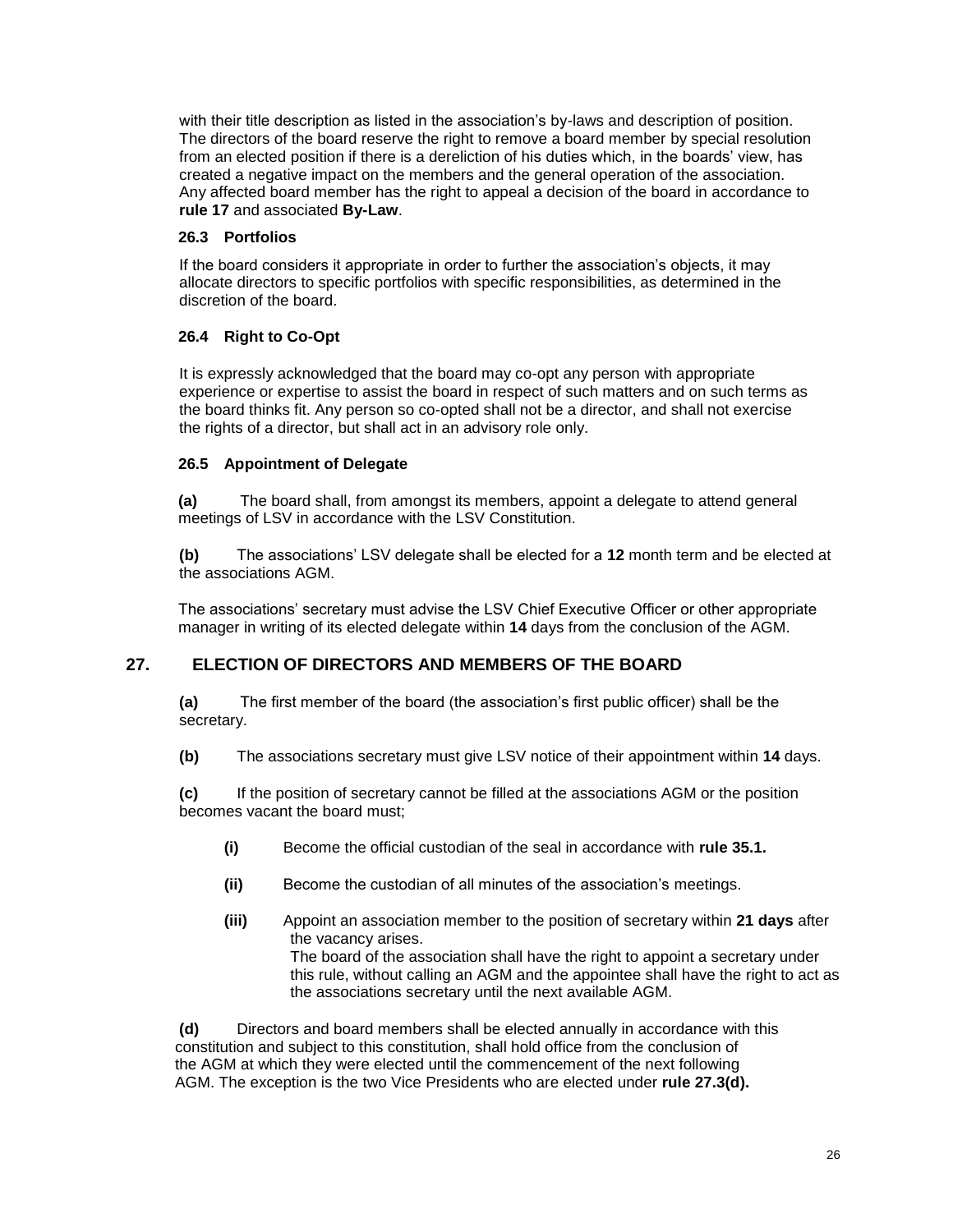## **27.1 Nominations of Candidates**

**(a)** Nominations for candidates to be elected to the board shall be called for by the association **thirty (30)** days prior to the AGM. When calling for nominations the association shall also provide details of the necessary qualifications and job description for the positions (if any). Qualifications and job descriptions shall be as determined by the board from time to time.

**(b)** Nominations of candidates for election of all directors and board members of the association shall be:

**(i)** made in writing which includes consent by the nominee and written on the nomination form/s as distributed by the association. The nomination form must have a signed endorsement by another member of the association who is eligible to vote **rule 11.2**; and

**(ii)** delivered to the association not less than **seven (7)** days before the date fixed for the holding of the AGM. The secretary of the association shall send the nominations to the members entitled to receive notice under this constitution, together with the agenda for that AGM.

**(c)** If insufficient nominations are received to fill all available vacancies on the board then the vacancies will be declared as open. These open vacancies can be filled if a later nomination is received by the associations' secretary or, an eligible member of the association nominates at the AGM and the nominee is successfully elected under **rule 20.2**.

**(d)** If the number of nominations received is equal to the number of vacancies to be filled the persons nominated shall, subject to declaration by the chairman, be deemed to be elected. The successful candidate will be announced to members at the AGM and not before.

**(e)** If the number of nominations exceeds the number of vacancies to be filled, voting papers shall be prepared containing the names of the candidates in alphabetical order, for each vacancy on the board. A secret ballot will be held in accordance with **rule 27.2**.

**(f)** If no nomination has been received in writing for any position the meeting may nominate and appoint any member so nominated to that position.

## **27.2 Voting Procedures**

The exhaustive ballot voting system is to be used to decide a single winner. Each voter casts a single vote for his or her preferred candidate. If no candidate is supported by an overall majority of votes then the candidate with the fewest votes is eliminated and a further round of voting occurs. This process is repeated for as many rounds as necessary until one candidate has a majority casting vote. A majority casting vote is deemed as greater than **50%** of those members present who are eligible to vote, **rule 11.2**.

## **27.3 Term of Office of Directors and Board Members**

**(a)** The directors and members of the board shall be elected in accordance with this constitution annually, and subject to this constitution, shall hold office from the **conclusion** of the AGM at which they were elected until the **commencement** of the next following AGM. Directors and board members may be re-elected.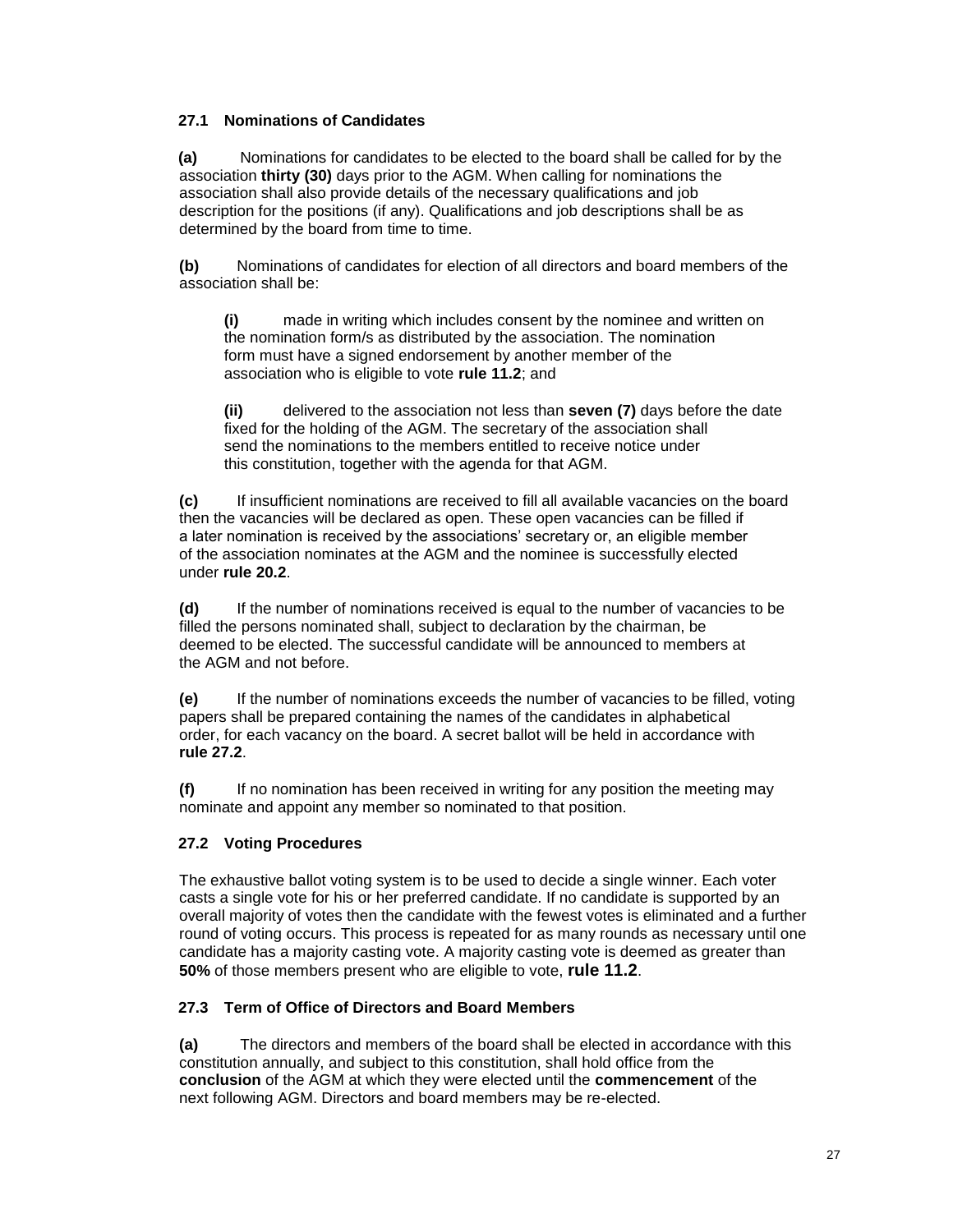**(b)** The associations' elected two Vice Presidents shall each serve a period of twenty four (**24**) months, with an election of one candidate on an even numbered year and the other on an odd numbered year.

## **28. VACANCIES OF DIRECTORS**

## **28.1 Grounds for Termination of Office of Director**

In addition to the circumstances in which the office of a director becomes vacant by virtue of the Act, the office of a director becomes vacant if the director:

**(a)** becomes deceased.

**(b)** becomes bankrupt or makes any arrangement or composition with his creditors

generally.

**(c)** becomes of unsound mind or a person whose person or estate is liable to be dealt within anyway under the law relating to the Victorian Mental Health Act.

**(d)** resigns his office in writing to the association.

**(e)** is absent without the consent of the board from meetings of the board held during a period of 6 months.

**(f)** without the prior consent or later ratification of the members in general meeting holds any office of profit under the association.

**(g)** is directly or indirectly interested in any contract or proposed contract with the association and fails to declare the nature of his interest.

**(h)** is removed by a special resolution.

**(i)** has been expelled or suspended from membership (without further recourse under these rules or the LSV rules); or

**(j)** would otherwise be prohibited from being a director of a corporation under the Act.

## **28.2 Remaining Directors Shall Act**

In the event of a casual vacancy or vacancies in the office of a director or directors, the remaining directors shall act however, if the number of remaining directors is not sufficient to constitute a quorum of at least **3** at a meeting of directors, they may act only for the purpose of increasing the number of directors to a number sufficient to constitute such a quorum of **3**.

## **28.3 Casual Vacancy**

In the event of a casual vacancy in the office of any director, the board must advertise the vacant position and may appoint a member to the vacant office in a temporary capacity up until an appointment is confirmed to the position at a general meeting.

## **29. MEETINGS OF THE BOARD**

## **29.1 Board to Meet**

**(a)** The board shall meet on at least **12** occasions in every calendar year for the dispatch of business and subject to this constitution may adjourn and otherwise regulate its meetings as it thinks fit. A director may at any time convene a meeting of the board within a reasonable time.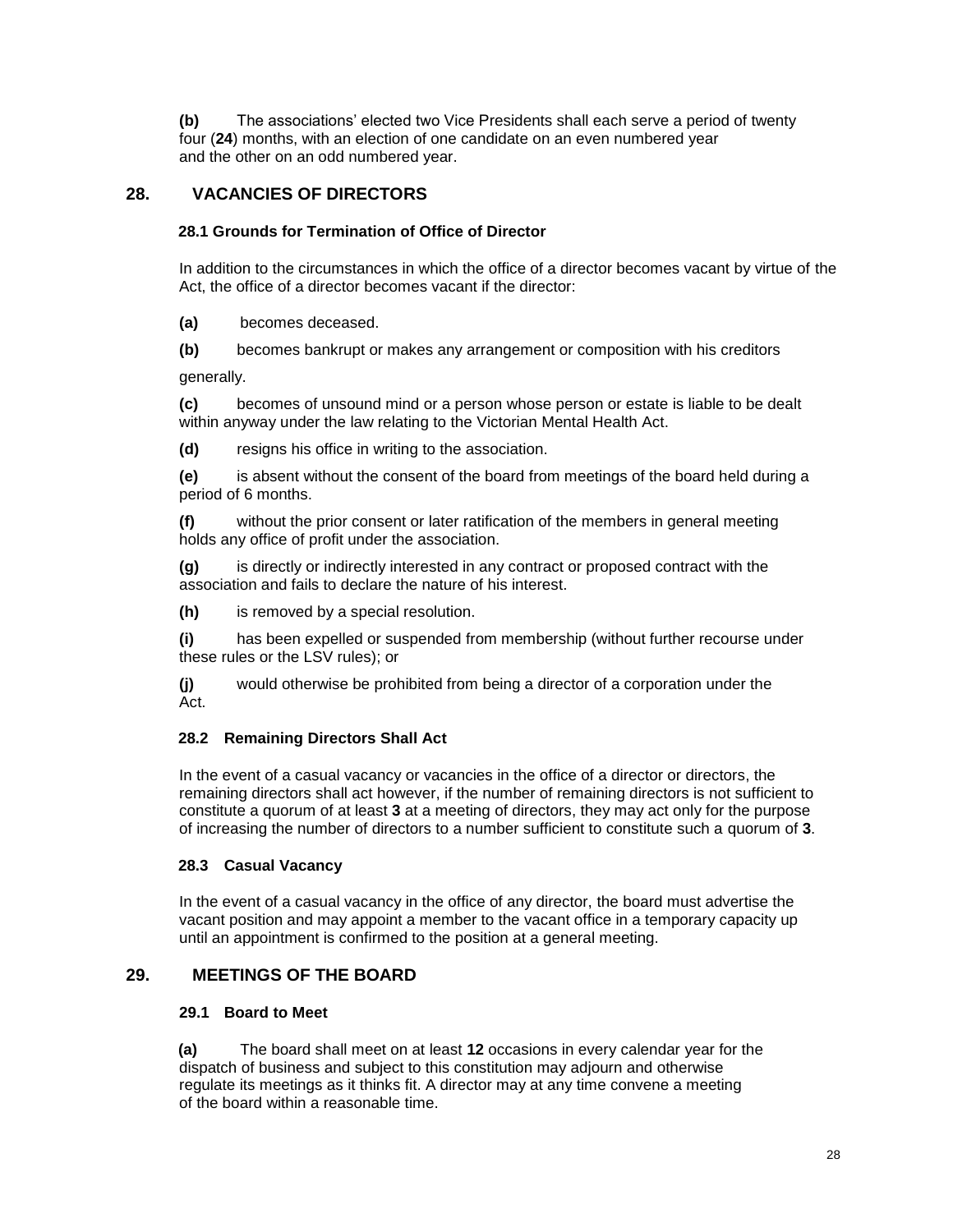**(b)** The secretary of the association shall maintain a record of all meetings conducted and attended by individual members of the board. A table of attendance will be presented to the president of the association for inclusion in his annual report to members at the AGM.

## **29.2 Decisions of Board**

**(a)** Subject to this constitution, questions arising at any meeting of the board shall be decided by a majority of votes of those present at the meeting and a determination of a majority shall be deemed a determination of the board. All directors and board members shall have one vote on any question. The chairman may exercise a casting vote where voting is equal.

**(b)** If a poll is demanded it will be conducted according to **rule 20.4**.

## **29.3 Resolutions not in meeting**

**(a)** A resolution in writing, signed or assented to by letter, email or other form of visible or other electronic communication by all the directors shall be as valid and effectual as if it had been passed at a meeting of directors duly convened and held. Any such resolution may consist of several documents in like form each signed by one or more of the directors.

**(b)** Without limiting the power of the board to regulate its meetings as it thinks fit, a meeting of board may be held where one or more of the directors is not physically present at the meeting, provided that:

- **(i)** all persons participating in the meeting are able to communicate with each other effectively simultaneously and instantaneously whether by means of telephone or other form of communication.
- **(ii)** notice of the meeting is given to all the directors entitled to notice in accordance with the usual procedures agreed upon or laid down from time to time by the board or these rules and such notice specifies that directors are not required to be present in person.
- **(iii)** in the event that a failure in communications prevents **rule 29.3(b)(i)** from being satisfied by that number of directors which constitutes a quorum, and none of such directors are present at the place where the meeting is deemed by virtue of the further provisions of this rule to be held then the meeting shall be suspended until **rule 29.3(b)(i)** is satisfied again. If such condition is not satisfied within 15 minutes from the interruption the meeting shall be deemed to have terminated or adjourned; and
- **(iv)** any meeting held where one or more of the directors is not physically present shall be deemed to be held at the place specified in the notice of meeting provided a director is there present and if no director is there present the meeting shall be deemed to be held at the place where the chairman of the meeting is located.

## **29.4 Quorum**

At general meetings of the board a quorum is eight (**8**), **5** board and **3** directors.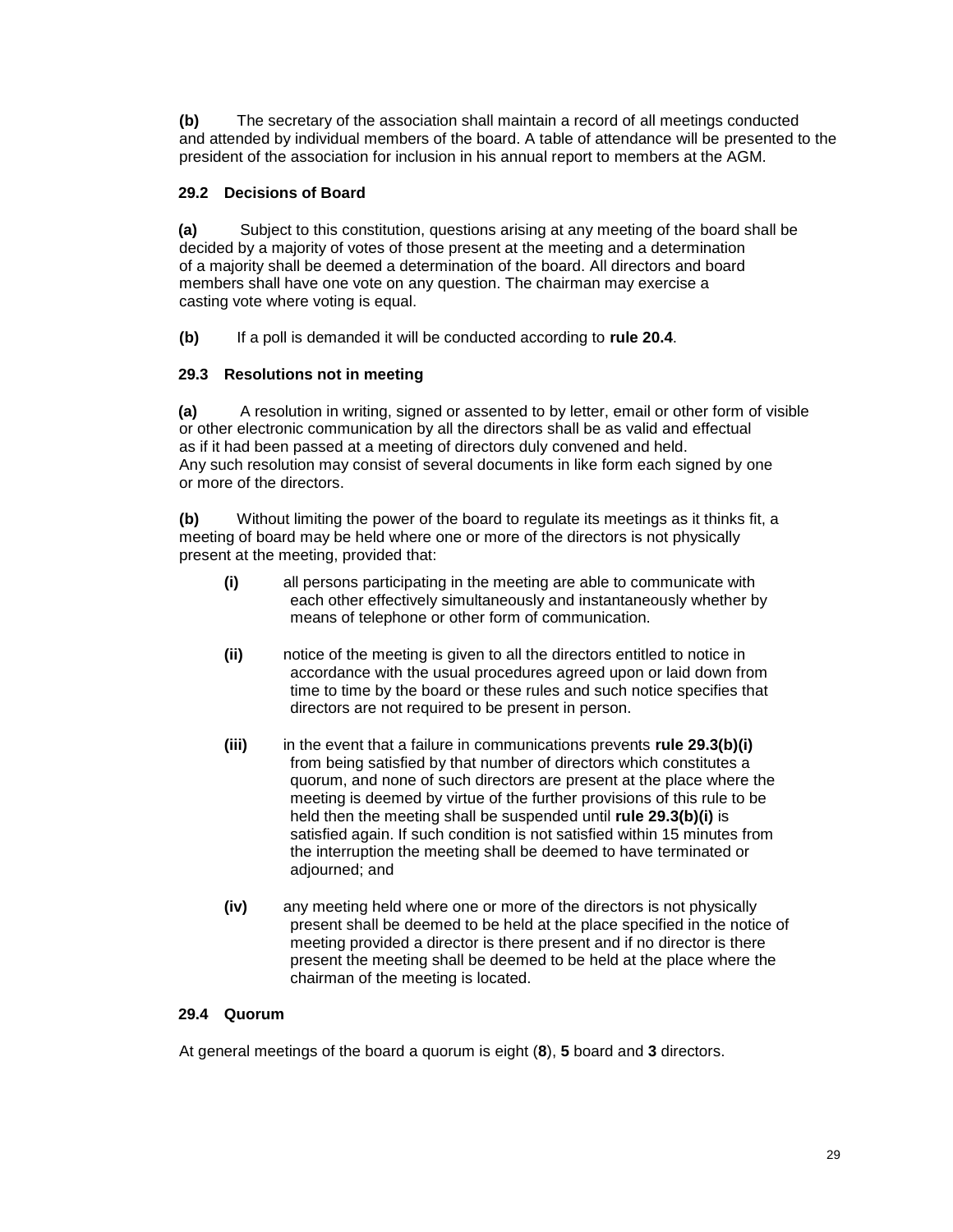## **29.5 Notice of Board Meetings**

Unless all directors agree to hold a meeting at shorter notice (which agreement shall be sufficiently evidenced by their presence) not less than **7 days** oral or written notice of the meeting of the board must be given to each director.

#### **29.6 Conflict of Interest**

**(a)** A director who has a material personal interest in a matter being considered at a board meeting, must disclose the nature and extent of that interest to the board.

**(b)** A director with such a material personal interest must not:

- **(i)** be present while the matter is being considered at the meeting; and
- **(ii)** must not vote on the matter.
- **(c) Rule 29.6(b)** does not apply to a material personal interest that

exists only because the director belongs to a class of persons for whose benefit the association is established; or

**(ii)** that the director has in common with all or a substantial proportion of the members.

**(d)** A general notice that a director is to be regarded as having a material personal interest in a matter being considered is sufficient declaration for such director and the said matter.

After such general notice it is not necessary for such director to give a special notice relating to the said matter.

**(e)** It is the duty of the associations' president (or deputy president in his absence) to record in the minutes any declaration made or any general notice as foresaid given by a director in accordance with this rule

**(f)** A director is disqualified from:

**(i)** Holding any place of profit or position of employment in the association, or in any company or incorporated association in which the association is a shareholder or otherwise interested; or

**(ii)** Contracting with the association either as vendor, purchaser or otherwise.

**(g)** Any contract or arrangement in which any director is in any way interested which is entered into by or on behalf of the association without the approval of the board, will be voided for such reason.

**(h)** The nature of the financial interest of such director must be declared by the director at the meeting of the board at which the contract or arrangement is first taken into consideration if the interest then exists, or in any other case at the first meeting of the board after the acquisition of the interest.

**(i)** A general notice that a director is a member of any specified firm or company and is to be regarded as interested in all transactions with that firm or company is sufficient declaration under **rule 29.6(d)** for such director and the said transactions. After such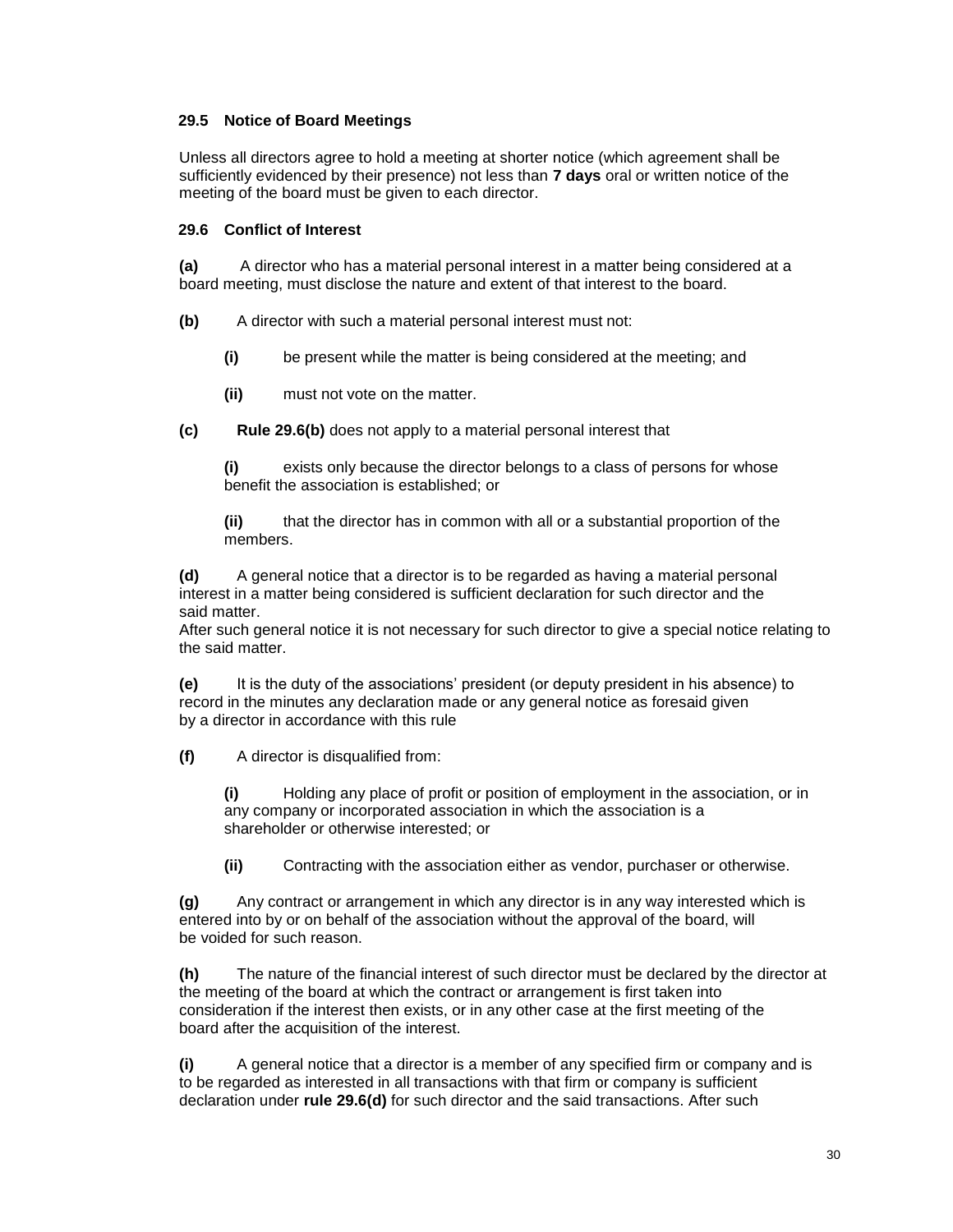general notice it is not necessary for such director to give a special notice relating to any particular transaction with that firm or company.

**(j)** It is the duty of the association secretary to record in the minutes any declaration made or any general notice as foresaid given by a director in accordance with **rule29.6(d)**

**(k)** A director, notwithstanding the interest, may be counted in the quorum present at any meeting but cannot vote in respect of any contract or arrangement in which the director is interested.

If a director votes the vote will not be counted.

## **30. DELEGATIONS**

#### **30.1 Board may Delegate Functions**

The board may by instrument in writing create or establish or appoint from amongst the membership, or otherwise, special committees, sub-committees, individual officers and consultants to carry out such duties and functions, and with such powers, as the board determines.

#### **30.2 Delegation by Instrument**

The board may in the establishing instrument delegate such functions as are specified in the instrument, other than:

**(a)** this power of delegation; and

**(b)** a function imposed on the board by the Act or any other law, or this constitution or by resolution of the association in general meeting.

## **30.3 Delegated Function Exercised in Accordance With Terms**

**(a)** A function, the exercise of which has been delegated under this clause, may whilst the delegation remains unrevoked, be exercised from time to time in accordance with the terms of the delegation.

**(b)** The board reserves the right to provide authority and allocated operational funds to a delegation in accordance within an agreed budget.

#### **30.4 Procedure of Delegated Entity**

The procedures for any entity exercising delegated power shall, subject to this constitution and with any necessary or incidental amendment, be the same as that applicable to meetings of the board under **rule 29**. The entity exercising delegated powers shall make decisions in accordance with the objects, and shall promptly provide the association with details of all material decisions and shall provide any other reports, minutes and information as the association may require from time to time.

#### **30.5 Delegation may be Conditional**

A delegation under this clause may be made subject to such conditions or limitations as to the exercise of any function or at the time or circumstances as may be specified in the delegation.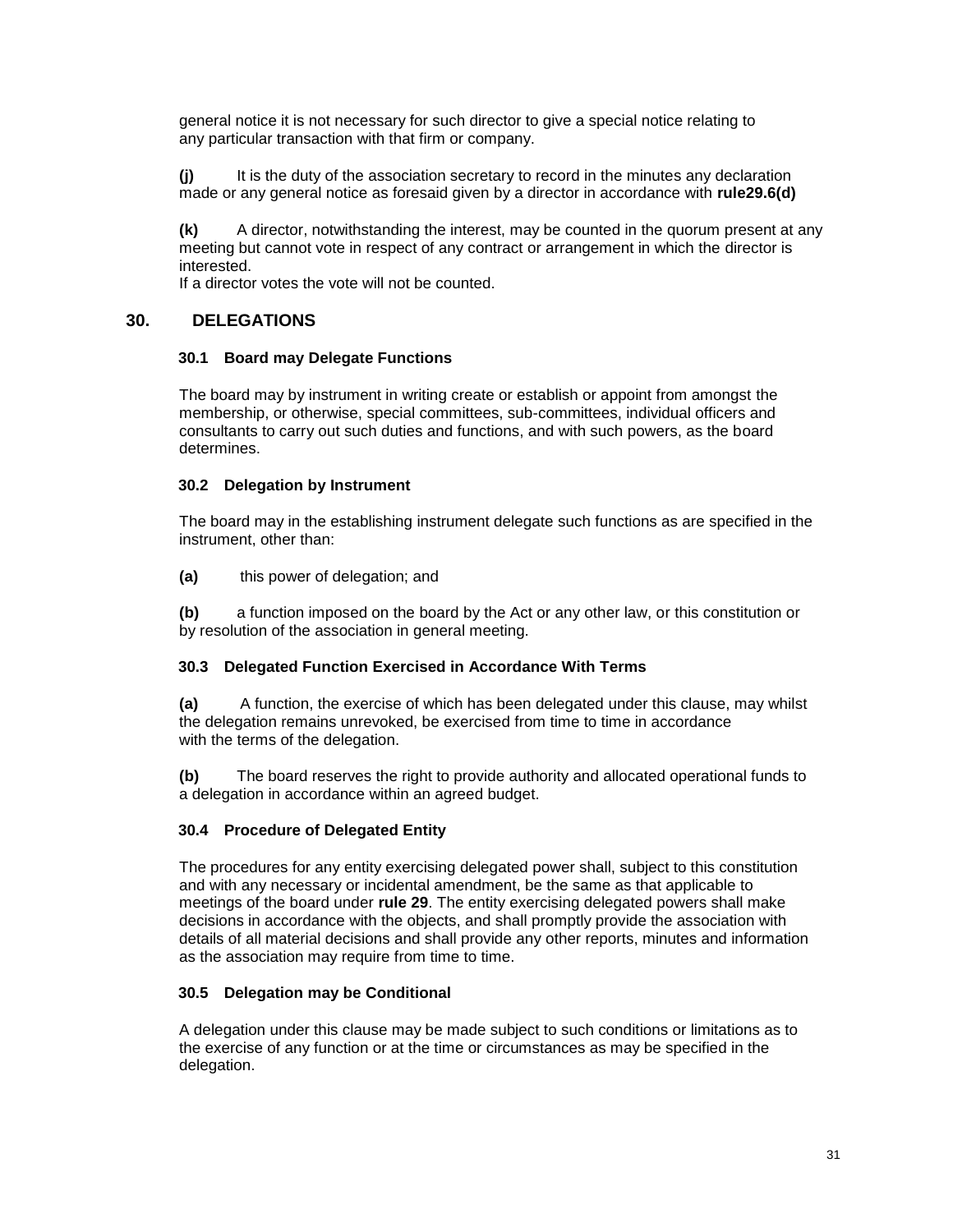## **30.6 Revocation of Delegation**

The board may by instrument in writing, revoke wholly or in part any delegation made under this clause, and may amend or repeal any decision made by such body or person under this clause.

## **30.7 Specialist Advisers**

**(a)** The board may appoint one or more specialty advisers for the purpose of providing expert advice in specialised areas.

**(b)** The board shall specify the terms of reference for any specialty adviser so appointed and may from time to time vary those terms of reference.

**(c)** The board may terminate the appointment of a specialty adviser at any time and shall adviser.

**(d)** The board reserves the right to approve any fees payable / owed to a specialist advisor if and when the need arises.

## **30.8 Patrons**

The board may recommend to the AGM that a Patron or Patrons be nominated for furthering the objects of the association provided that the same election procedure is adopted as for the election to life membership or life governorship **rule 11.3(b)**

## **31. BY-LAWS**

#### **31.1 Board to Formulate By-Laws**

**(a)** The board may formulate, issue, adopt, interpret and amend such **By-Laws** for the proper advancement, management and administration of the association, the advancement of the objects and lifesaving in **Lakes Entrance** and surround as it thinks necessary or desirable.

**(b)** The board may adopt or initiate change to a **By-Law** under **rule 31.1(a)** at any General Meeting of the association where the resolution is passed with a **75%** majority vote. Any alteration to a **By-Law** or development of new **By-Law** shall come into effect on the day of the relevant amendment.

## **31.2 By-Laws Binding**

All **By-Laws** made under **rule 31.1(a)** shall be binding on the association and members of the association.

#### **31.3 By-Laws Deemed Applicable**

All clauses, policies, rules, **By-Laws** and regulations of the association in force at the date of the approval of this constitution insofar as such clauses, policies, rules, **By-Laws** and regulations are not inconsistent with, or have been replaced by this constitution, shall be deemed to be **By-Laws** under this clause.

#### **31.4 Notices Binding on Members**

Amendments, alterations, interpretations or other changes to **By-Laws** shall be advised to members of the association by means of notices approved and issued by the board within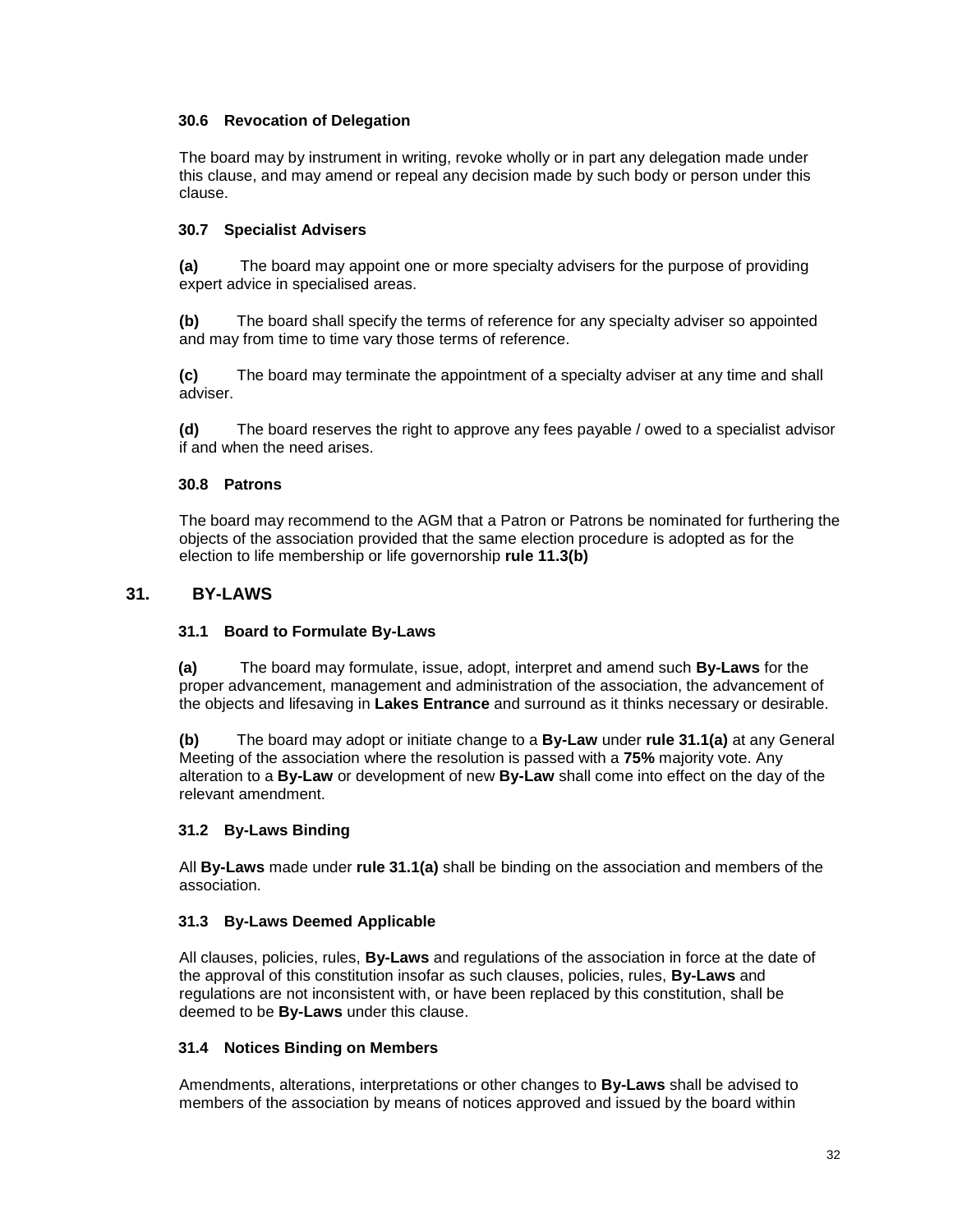**seven (7)** days.

## **32. FUNDS, RECORDS AND ACCOUNTS**

## **32.1 Financial Duties**

**(a)** The association must open an account with a financial institution from which all expenditure of the association is made and into which all of the associations' revenue is deposited.

**(b)** The board may authorise one director to expend funds on behalf of the association which, will be the associations' treasurer.

## **32.2 Source of Funds**

The board will determine the sources from which the funds of the association are to be or may be derived and the manner in which such funds are to be managed. The associations' fundraising, sponsors and general sponsorship management are outlined in **by-law 18**. The administration of the associations' foundation is outlined in **rule 42.**

## **32.3 Association to Keep Records**

The association shall establish and maintain proper records and minutes concerning all transactions, business, meetings and dealings of the association and the board and shall produce these as appropriate at each board or general meeting. The minutes of each meeting must be signed by the president and secretary of the association, prior to archiving.

## **32.4 Records Kept in Accordance with Act**

Proper accounting and other records shall be kept in accordance with the **Corporations Act 2001 (VIC),** and **Taxation Act**. The books of account shall be kept in the care and control of the board.

## **32.5 Association to Retain Records**

The association shall retain such records for **7 years** after the completion of the transactions or operations to which they relate.

## **32.6 Board to Submit Accounts**

The board shall submit to an accredited independent accounting auditor, all financial records and statements for general auditing in accordance to the Taxation Act, on a yearly basis at the completion of the financial year **(31st of March).**

The board shall submit to the members at the AGM, the statements of account of the association in accordance with this constitution and the Act.

## **32.7 Accounts Conclusive**

The statements of account when approved or adopted by an AGM shall be conclusive except as regards any error discovered in them within **3 months** after such approval or adoption.

## **32.8 Accounts to be provided to members**

The board shall cause to be provided to all members entitled to receive notice of AGMs in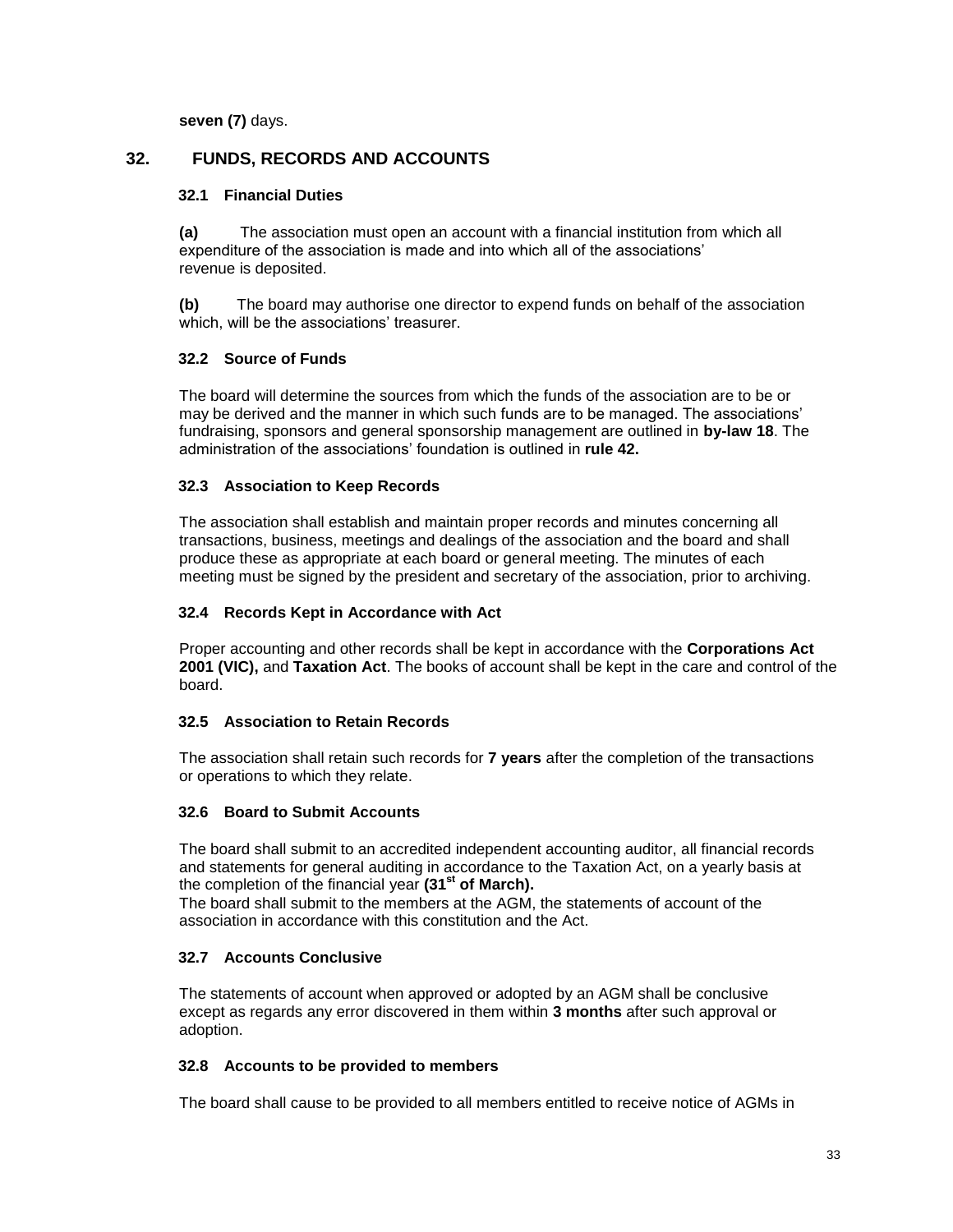accordance with this constitution, a copy of the statements of account, the board's report, the auditor's report (if any) and every other document required under the Act (if any).

## **32.9 Negotiable Instruments**

All cheques, promissory notes, bankers drafts, bills of exchange and other negotiable instruments, and all receipts for money paid to the association, shall be signed, drawn, accepted, endorsed or otherwise executed, as the case may be, by the treasurer of the association and one other duly authorised director or in such other manner as the board determines.

## **32.10 Treasurer to Submit Accounts**

The associations elected treasurer shall submit to the board a profit, loss and expenditure statement on a monthly basis to the board's general meeting.

## **33. AUDITOR**

**(a)** a properly qualified external and independent auditor or auditors shall be appointed, and the remuneration monetary charges / fees of such auditor or auditors shall be fixed by the association in at the **Annual General Meeting**. The auditor's duties shall be regulated in accordance with the Act and generally accepted principles, and/or any applicable accountancy / financial code of conduct. The auditor may be removed by the association in General Meeting.

**(b)** the accounts of the association shall be examined and the correctness of the profit and loss accounts and balance sheets ascertained by an auditor or auditors at the conclusion of the associations financial year.

## **34. NOTICE**

## **34.1 Manner of Notice**

**(a)** Notices may be given to any person entitled under this constitution to receive any notice by sending the notice by pre-paid post or facsimile transmission or where available, by electronic mail, to the member's registered address or facsimile number or electronic mail address.

**(b)** Where a notice is sent by post, service of the notice shall be deemed to be effected by properly addressing, prepaying and posting the notice. Service of the notice is deemed to have been effected two days after posting.

**(c)** Where a notice is sent by facsimile transmission, service of the notice shall be deemed to be effected upon receipt of a confirmation report confirming the facsimile was sent to/or received at the facsimile number to which it was sent.

**(d)** Where a notice is sent by electronic mail, service of the notice shall be deemed to be effected upon receipt of a confirmation report confirming the electronic mail message was received at the electronic mail address to which it was sent.

## **34.2 Notice of General Meeting**

Notice of every general meeting shall be given in the manner authorised in this constitution.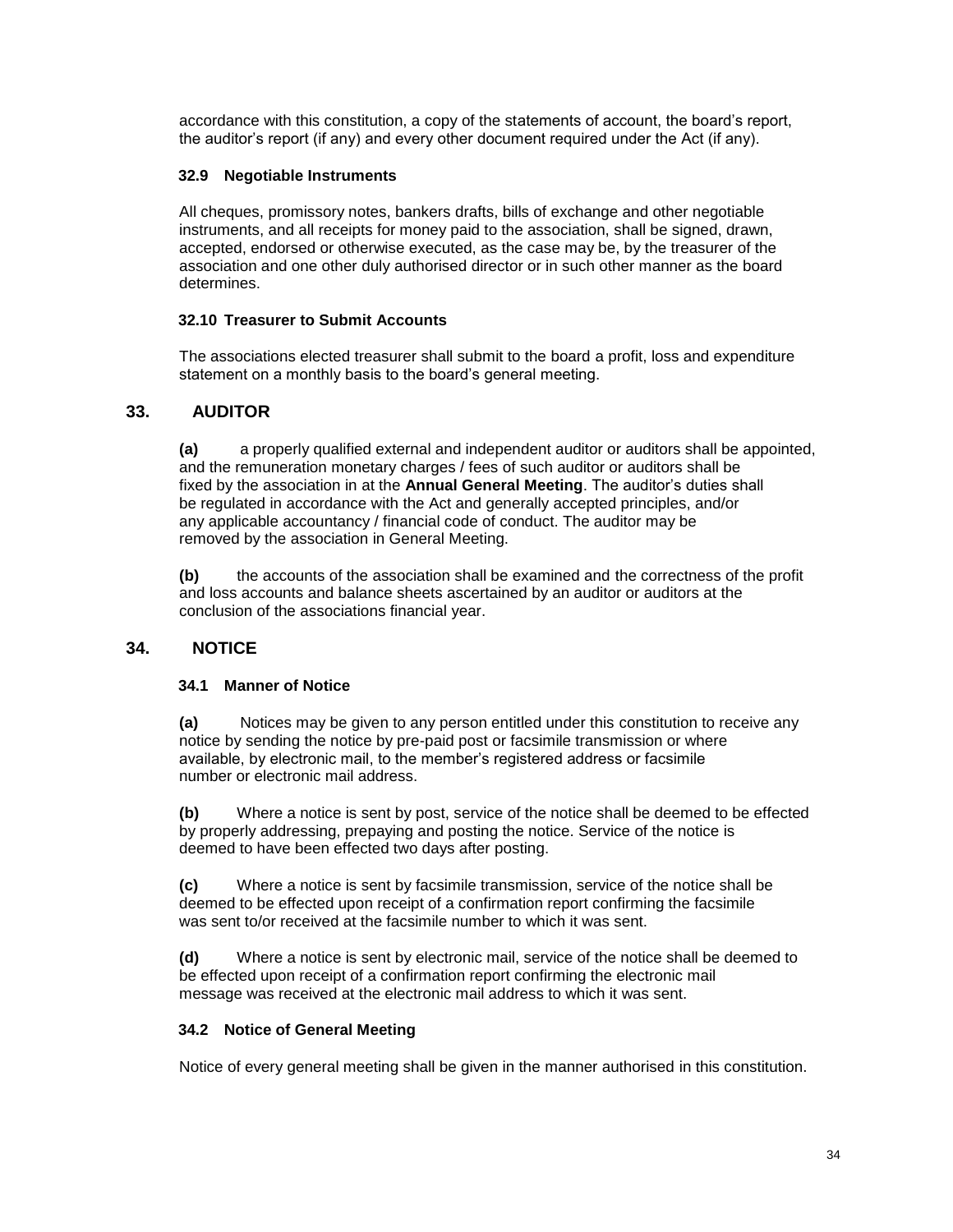## **35. SEAL**

#### **35.1 Safe Custody of Seal**

- **(a)** The directors of the board shall provide for safe custody of the seal.
- **(b)** The official custodian of the seal shall be the associations' secretary.

## **35.2 Affixing Seal**

The seal shall only be used by authority of the directors of the board and every document to which the seal is affixed shall be signed by two directors at a minimum.

## **36. ALTERATION OF CONSTITUTION**

**(a)** The constitution of the association shall not be altered except by **Special Resolution** at a **Special General Meeting** in accordance with the Act. Any alteration must be compliant with all other procedures under the Act (if any or if applicable).

**(b)** In addition, there shall be no alteration or amendment to **rule 39** of this constitution without the consent of the relevant **Victorian Government Minister** or other authorised person under the Act.

## **37. INDEMNITY**

## **37.1 Directors to be Indemnified**

Every director, officer, auditor, manager, employee or agent of the association shall be indemnified out of the property or assets of the association against any liability incurred by him in his capacity as director, officer, auditor or agent in defending any proceedings, whether civil or criminal, in which judgement is given in his favour or in which he is acquitted or in connection with any application in relation to any such proceedings in which relief is, under the Act, granted to him by the Court.

## **37.2 Association to Indemnify Directors**

The association shall indemnify its directors, officers, managers and employees against all damages and costs (including legal costs) for which any such director, officer, manager or employee may be or become liable to any third party in consequence of any act or omission except wilful misconduct:

**(a)** in the case of a director of officer, performed or made whilst acting on behalf of and with the authority, express or implied of the association; and

**(b)** in the case of an employee, performed or made in the course of, and within the scope of his employment by the association.

## **38. DISSOLUTION**

**(a)** The association may be wound up voluntarily by special resolution.

**(b)** In the event of the association being wound up the liability of the member shall be limited to any outstanding monies due and payable to the association, including the amount of the annual subscription payable in respect of the current financial year. No other amount shall be payable by the member.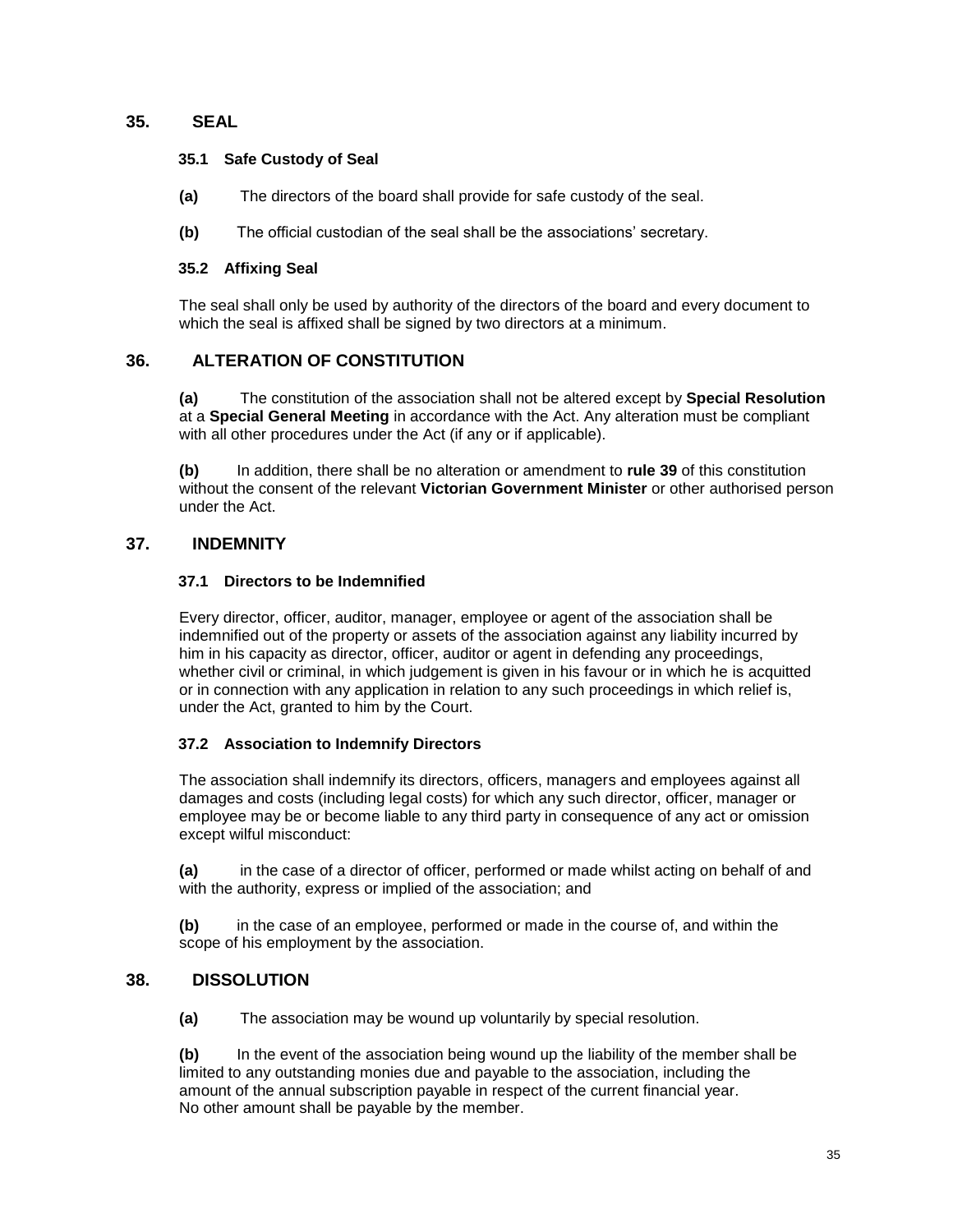**(c)** If upon winding up or dissolution there remains after satisfaction of all its debts and liabilities any assets or property, the same shall not be paid to or distributed amongst the members but shall be given or transferred to LSV. Such transfer shall be determined by the members at or before the time of dissolution, and in default thereof by such judge of the Supreme Court of Victoria or any other court as may have or acquire jurisdiction in the matter.

## **39. AUTHORITY TO TRADE**

The association is authorised to trade in accordance with the Act.

## **40. LIQUOR LICENCE OBLIGATIONS**

## **40.1 Management**

The associations' bar facilities, liquor sales and storage is to be managed by a bar manager, elected by the members at the AGM. A member of the association cannot be nominated for election as the bar manager, if he does not meet the requirements of the associations liquor licence, **Liquor Control Reform Act 1998-Victoria,** in the first instance.

## **40.2 Payments**

No officer or servant of the association can be paid by way of commission or allowance from the receipts of the association from the sale and disposal of liquor.

## **40.3 Guests**

A visitor to the association's premises must not be supplied with liquor in those premises unless the visitor is:

**(a)** a guest in the company of an adult member of the association; or

**(b)** a guest who is part of a group of person/s who have hired the associations premises for a private function which, includes the association members' opening and managing the bar facilities in accordance with associations' liquor licence conditions.

## **40.4 License**

**(a)** The general management of the associations' bar facilities, liquor storage and sales must be conducted in accordance with the conditions set out in the associations liquor licence.

**(b)** The liquor licence including any listed specific conditions, must remain on display for public viewing within the bar facility of the association at all times.

## **41. ASSOCIATIONS COLORS, UNIFORM, INSIGNIA AND EMBLEMS**

The association's badges, jackets and blazers can only be ordered and purchased from the association's secretary. Official items of apparel such as club jumpers, tracksuits, boat crew jackets, special team blazers, etc., may only be worn with the authorisation of the board. March past and other competition costumes, badges and caps bearing the associations' colours shall remain at all times the intellectual property of the association and unauthorised use is prohibited.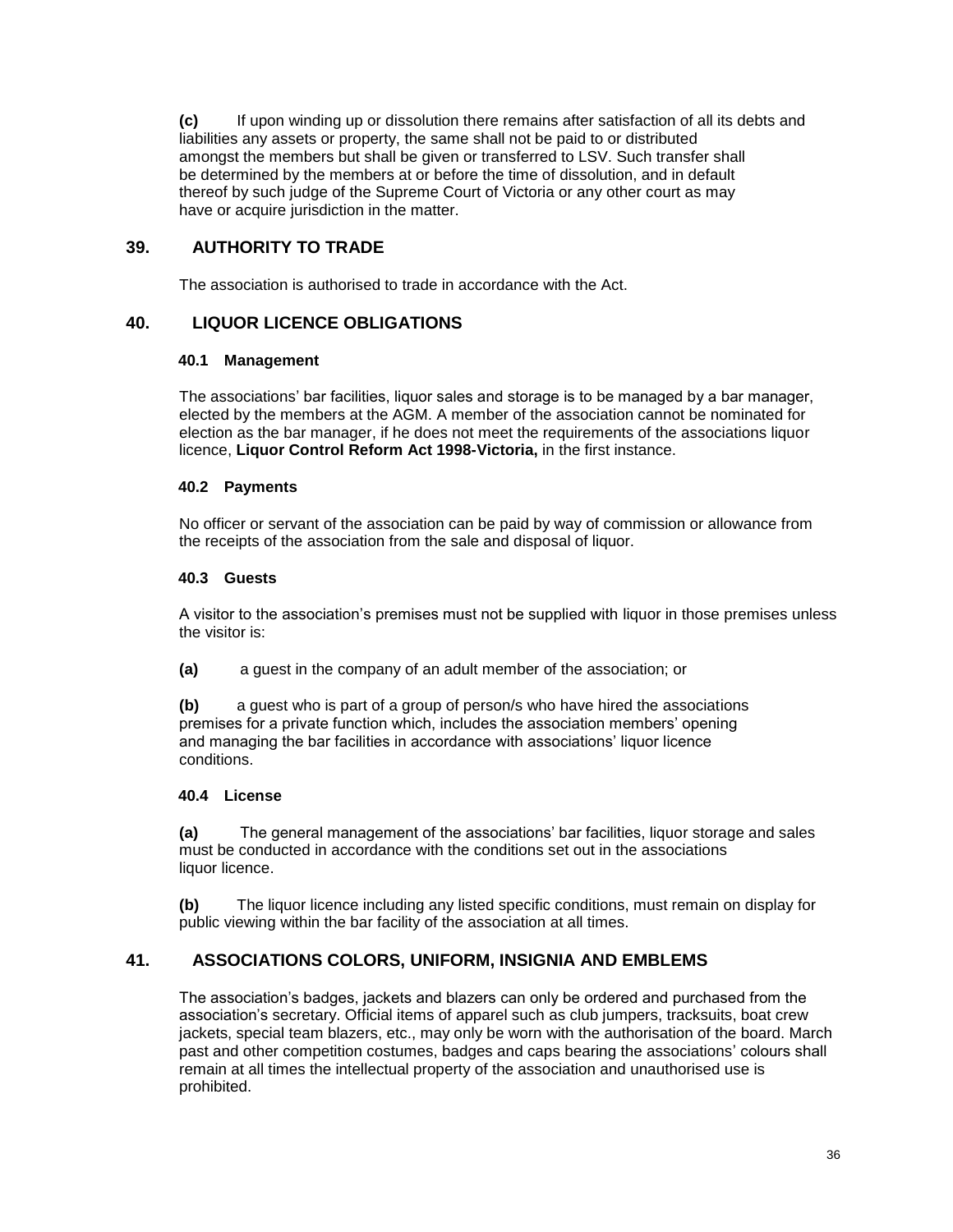## **41.1 Colours**

The association's official colours are pale blue, white and black. The association's official insignia is a belt and reel with the reel handle indicated on the left hand side and a portion of the belt / line laid out in front of the reel. The association's competition cap is to be worn by all competing members at any competition sanctioned by LSV and SLSA. The colours of the cap will consist of;

- A central white band (front to back) of **30mm** in width.  $\bullet$
- A single, **10mm** black stripe adjacent and parallel to both sides of the white band.
- The remainder of the cap will be pale blue.  $\bullet$

## **41.2 Club Badges**

The associations' club badge on items of clothing will be shown as;

**Blazer Pockets** - a pale blue and white surf reel, with white belt laid and **"SURF LIFE SAVING"** in white above the reel, and **"LAKES ENTRANCE"** in white below the reel.

**Costume and Jacket**-. As above except that whole is in blue silk on a white ground,  $\bullet$ plus a red outline of a heart shaped shield encircling.

**Blazer**- The club blazer shall consist of a black blazer. Any pocket is to have a badge embroidered as described for the blazer pocket above.

With approval granted by the board the association may develop other items of clothing for members (e.g. rash tops, hats, bathers, windcheaters) to wear from time to time. These items of clothing must identify the association, be created in the associations colours and if possible, identify the associations official reel insignia.

## **41.3 Honour Blazer**

If any senior member of the association has qualified in any one or more of the following four conditions, the directors of the board may pass a resolution to give that member the right to wear an **Honour Blazer**.

**(a)** Obtained a Gold Medal in a **Surf Life Saving of Australia, National Title**.

**(b)** Recognition for special distinction, and outstanding service to **Surf Life Saving Lakes Entrance,** and lifesaving in general.

**(c)** Having received a meritorious award from **Surf Life Saving of Australia**.

**(d)** Having held a directorship of the board for five years, not necessarily consecutively, with special distinction to the satisfaction of the association's AGM.

**The Honour Blazer** shall be a black blazer with a pocket badge / emblem in the same format as described for the association's blazer however, the following changes and additions will occur.

- **(a)** The insignia shall be reduced to a third of the size.
- **(b)** The insignia shall be surrounded by a laurel wreath worked in silver thread.
- **(c)** A simple descriptive reason and dates indicating the conditions under which the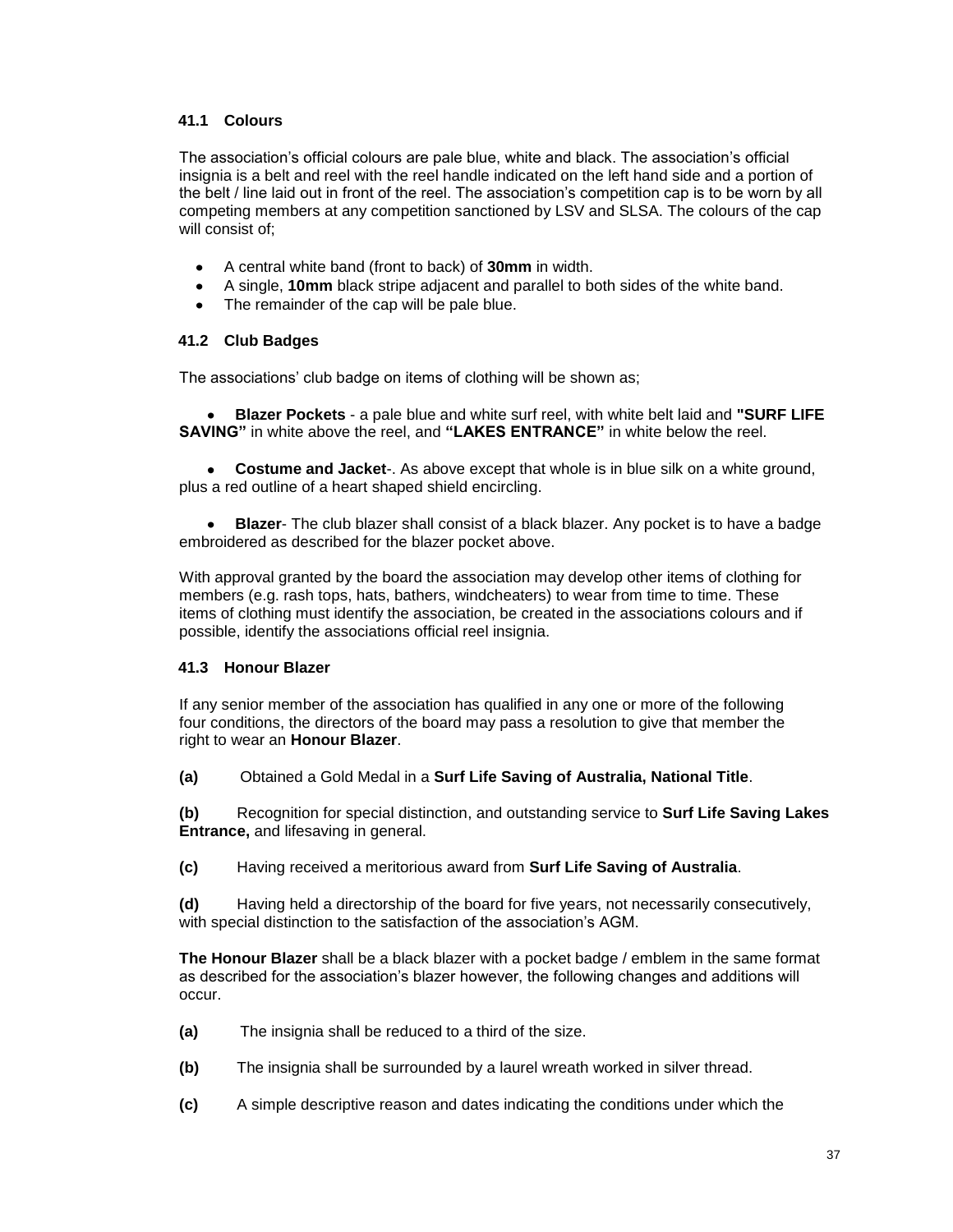blazer was won shall be indicated.

**(d)** All numbering and letters will be a maximum of 12mm in height. **Surf Life Saving of Australia** National or State Titles may be worn on the association's **Honour Blazer** in addition to the above emblem.

## **42. ASSOCIATIONS FOUNDATION**

The association owns, operates and manages a foundation titled the **SLSLE FOUNDATION PTY LTD** herein known as the **"Foundation".**

The Foundation of the association is controlled by a corporate trustee with three directors.

The trust company directors are the associations' **President, Treasurer** and **Secretary.**

A full description of the foundations' establishment, limitations, auditing and disclosure details is available for members to peruse provided that:

- **(i)** A written request is given to the Treasurer of the association.
- **(ii)** The request is approved by all three Foundation Directors.

## **42.1 Foundations Investments**

At the discretion of the associations' board of directors including the unanimous agreement of the Foundation directors, any investments gained from the Foundations' principle capital maybe allocated to the following;

- **(i)** Re-investment to any investment or securities authorised by the law for the time being, of the commonwealth of Australia or any state or territory thereof for the investment of trust money with power to vary or transpose those investments or securities from time to time and at any time.
- **(ii)** Investment in any stocks, shares or managed funds listed in the ASX top 50 performing companies.
- **(iii)** The purchase of land of any tenure or any right or interest in upon or in relation to land in the Commonwealth of Australia.
- **(iv)** The associations' general revenue in order to achieve an **"object of the association"** as described in **rule 2.**

#### **42.2 Investment Non Agreement**

If in the event that agreement cannot be reached as described in **rule 42.1** then the investment described in **rule 42.1** must be re-invested in the Foundation Principle Capital until an agreement can be reached.

## **42.3 Foundation Governance**

**(e)** Any assets purchased from the directors of the trustee company (the foundation) are prohibited.

**(f)** Any variation of the Foundation Investment Strategy must have approval from the board of the association which includes the three directors of the Foundation.